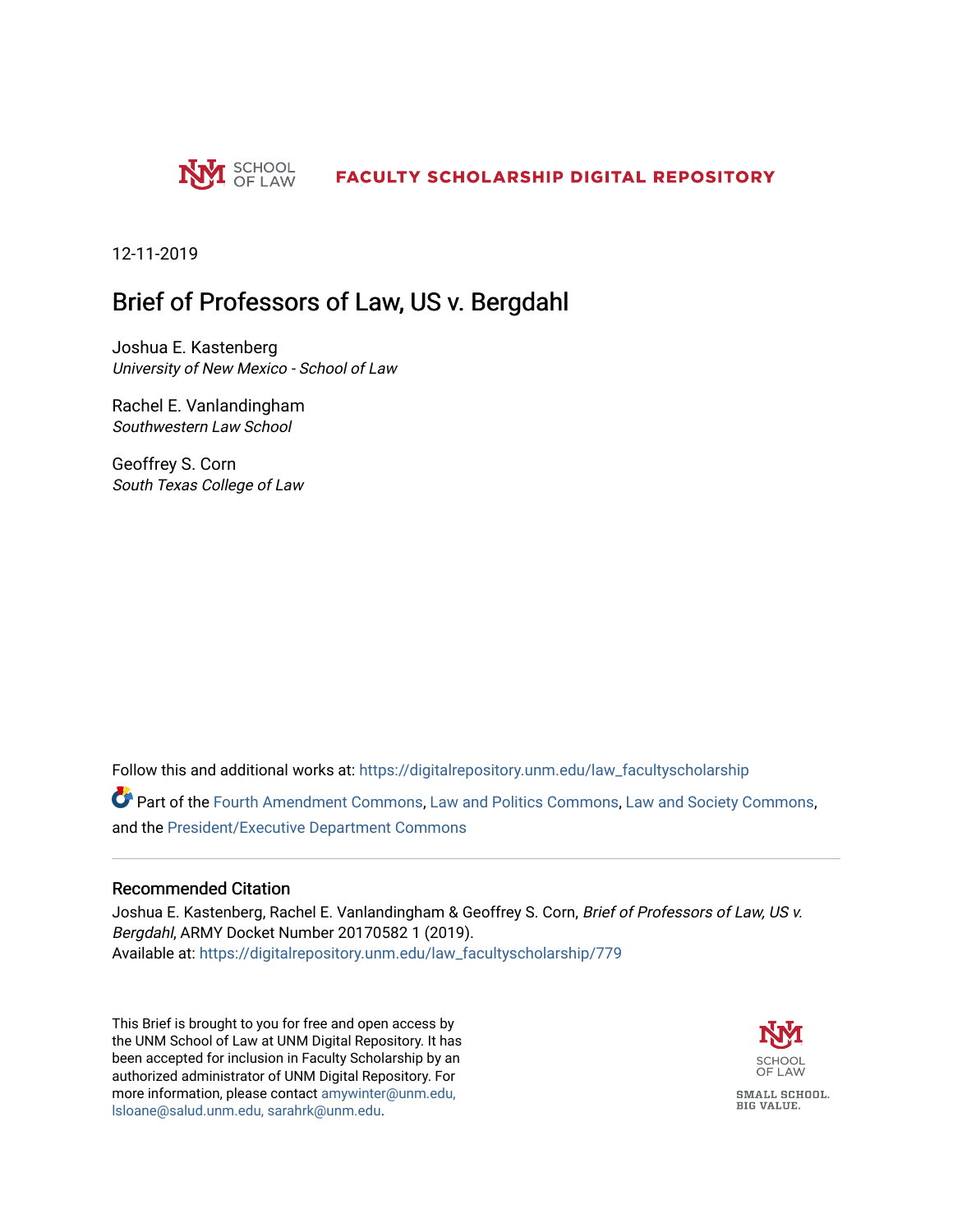### IN THE UNITED STATES COURT OF APPEALS FOR THE ARMED FORCES

| <b>AMICUS BRIEF</b>             |
|---------------------------------|
| in Support of                   |
| <b>APPELLANT</b>                |
|                                 |
|                                 |
|                                 |
| Crim. App. Dkt. No              |
| <b>ARMY 20170582</b>            |
| <b>USCA Dkt. No. 19-0406/AR</b> |
|                                 |
|                                 |

# AMICUS ARGUMENT OF PROFESSOR JOSHUA E. KASTENBERG, UNIVERSITY OF NEW MEXICO, SCHOOL OF LAW; PROFESSOR RACHEL E. VANLANDINGHAM, SOUTHWESTERN LAW SCHOOL; AND PROFESSOR GEOFFREY S. CORN, SOUTH TEXAS COLLEGE OF LAW

DECEMBER 11, 2019

# TO THE JUDGES OF THE UNITED STATES COURT OF APPEALS FOR THE ARMED FORCES:

Table of Contents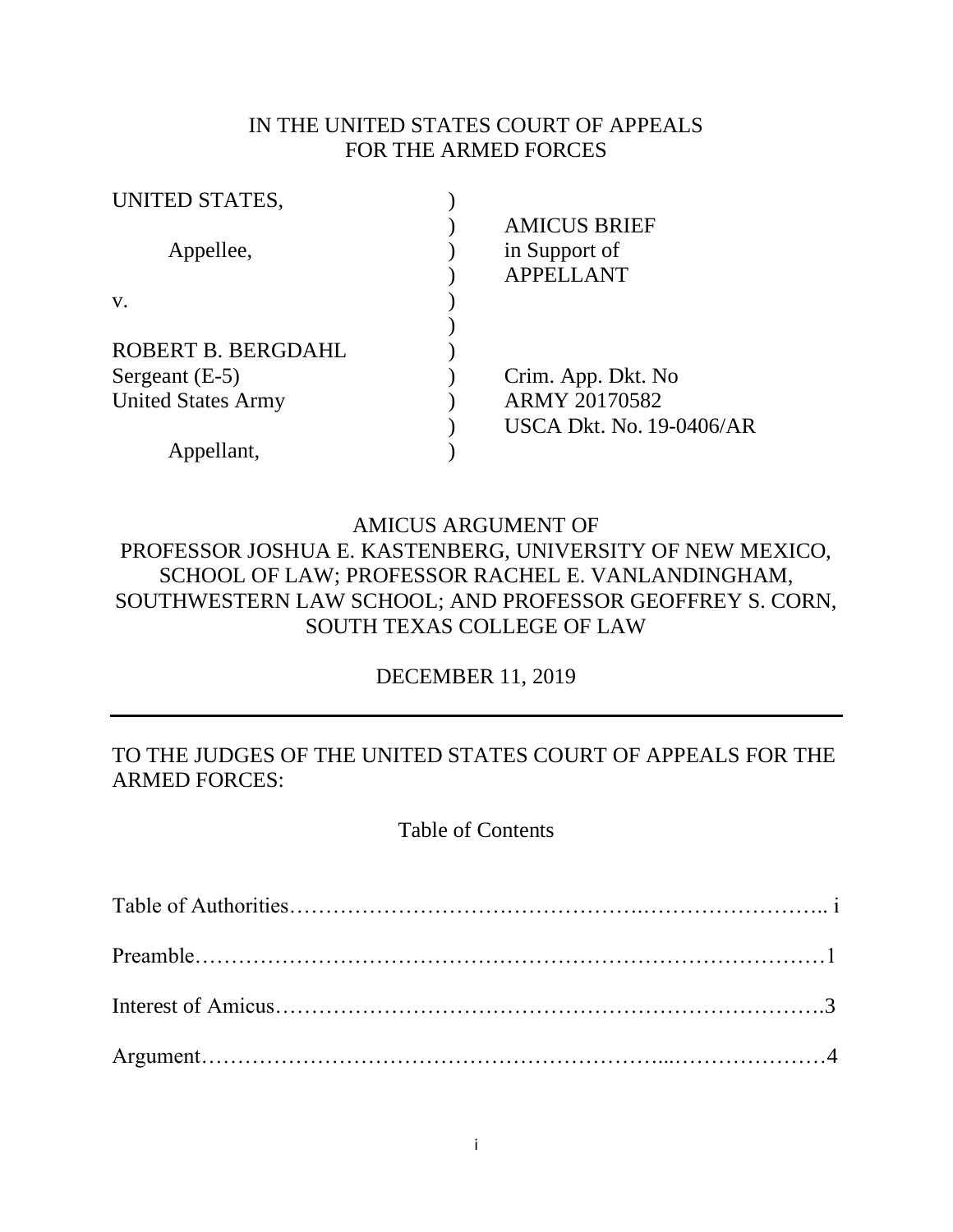| I. Presidential power of persuasion is magnified in command context and its abuse |  |
|-----------------------------------------------------------------------------------|--|
| II. The prohibition against unlawful command influence, a manifestation of due    |  |
| III. Test for presidential unlawful command influence informed by executive's     |  |
|                                                                                   |  |
|                                                                                   |  |

### **Table of Authorities**

### **Supreme Court of the United States**

*Berger v. United States*, 295 U.S. 78 (1935)

*Burns v. Wilson*, 346 U.S. 147 (1953)

*Burrage v. United States*, 134 S.Ct. 881 (2014)

*Collins v. McDonald*, 258 U.S. 416 (1922)

*Dynes v. Hoover*, 61 U.S. 65 (1857)

*Ex Parte Reed*, 100 U.S. 13 (1879)

*Goldwater v. Carter*, 444 U.S. 966 (1979)

*Fleming v. Page*, 50 U.S. 603 (1850)

*Harmon v. Brucker*, 355 U.S. 579 (1959)

*In re Grimley*, 137 U.S. 147 (1890)

*In re Morrissey*, 137 U.S. 157 (1890)

*Keyes v. United States, 109 U.S. 336 (1883)*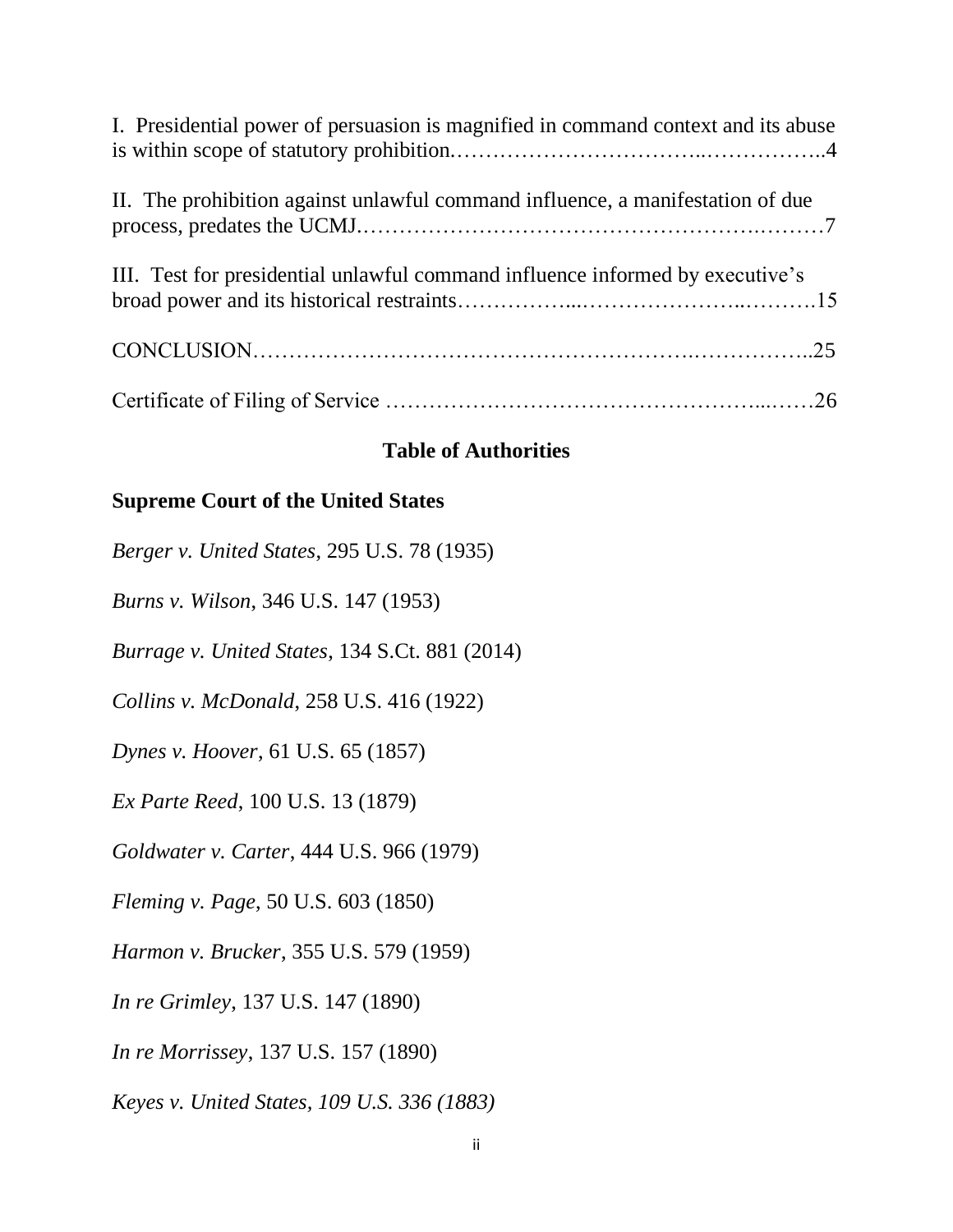*Leland v. Oregon*, 343 U. S. 790 (1952)

*Martin v. Mott*, 25 U.S. 19 (1827)

*McClaughry v. Deming*, 186 U.S. 49 (1902)

*Middendorf v. Henry*, 425 US 25 (1976)

*Mora v. McNamara*, 389 U.S. 934 (1967) [Stewart J., dissenting]

*Ortiz v. United States*, 585 U.S. \_\_ (2018)

*Perpich v. Department of Defense*, 496 U.S. 334 (1990)

*Richmond Newspapers v. Virginia*, 448 U.S. 555 (1980)

*Rostker v. Goldberg*, 453 US 57 (1981)

*Runkle v. United States*, 122 U.S. 543 (1887)

*Smith v. Whitney*, 116 U.S. 167 (1886)

*Southern Pacific Terminal Co. v. ICC*, 219 U.S. 498 (1911)

*Speiser v. Randall*, 357 U.S. 513 (1958)

*Swaim v. United States,* 165 U.S. 553 (1897)

*United States v. Miller*, 307 U.S. 174 (1939)

*Vitarelli v. Seaton*, 359 U.S. 535 (1959)

*Wise v. Withers*, 7. U.S. 331 (1806),

### **U.S. Court of Appeals for the Armed Forces**

*United States v. Andrews*, 77 M.J. 393 (C.A.A.F. 2018)

*United States v. Barry,* 78 M.J. 70 (C.A.A.F. 2018)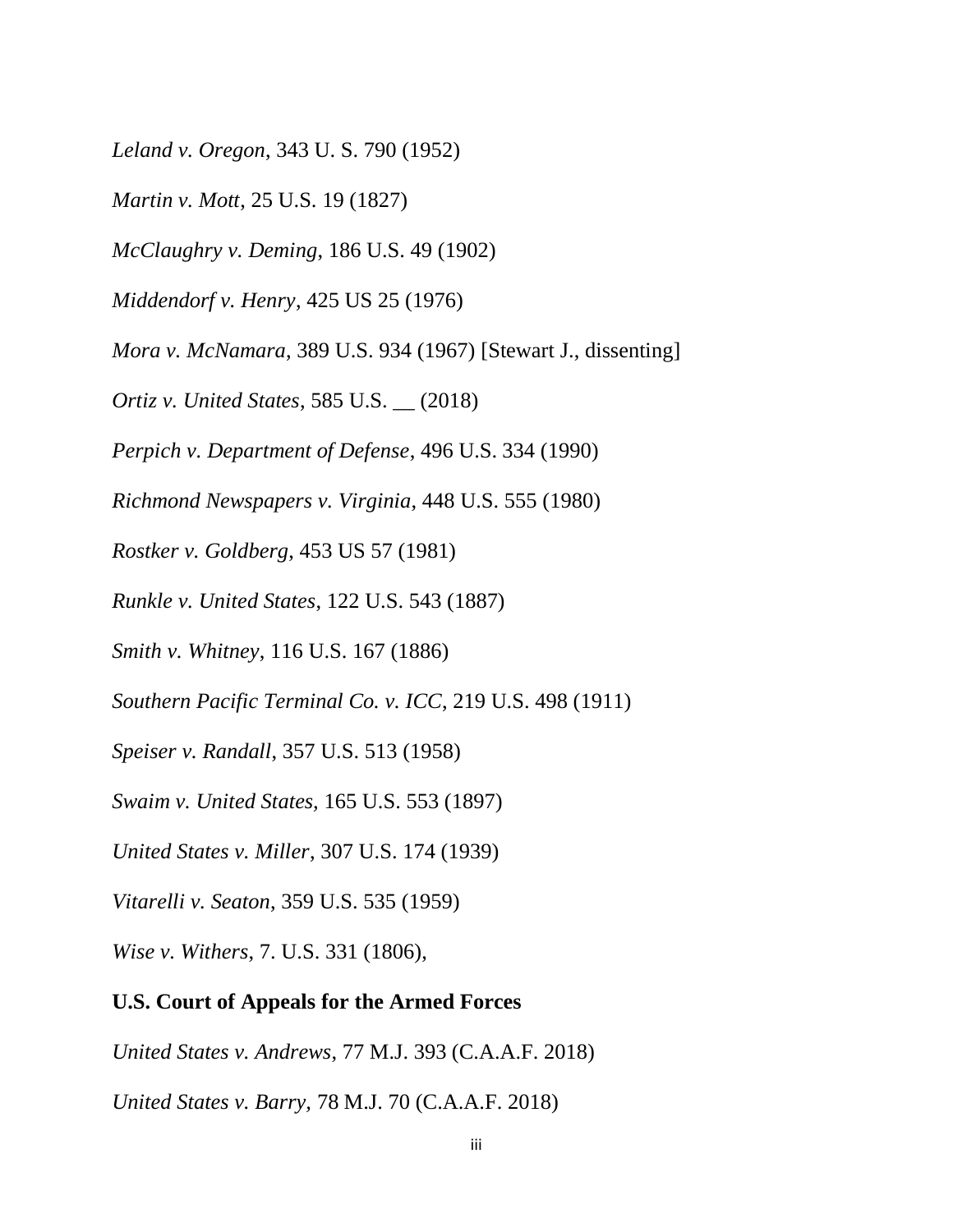*United States v. Culp*, 14 U.S.C.M.A. 199 (C.M.A. 1963)

*United States v. Douglas*, 68 M.J. 349 (C.A.A.F. 2010)

*United States v. Johnson*, 17 C.M.A. 246 (C.M.A. 1967)

*United States v. Kelson*, 3 M.J. 139 (C.M.A. 1977)

*United States v. Lattrice,* 3 U.S.C.M.A. 487 (C.M.A. 1953)

*United States v. Obligenhart*, 3 U.S.C.M.A. 627 (C.M.A. 1954)

*United States v. McDonald,* 55 M.J. 173, 175 (C.A.A.F. 2001)

*United States v. Salyer*, 72 M.J. 415 (C.A.A.F. 2013)

*United States v. Stoneman*, 57 M.J. 35 (C.A.A.F. 2002)

### **United States Navy-Marine Corps Court of Criminal Appeals**

*United States v. Hillan,* 26 C.M.R. 771 (N.M.C.M.R. 1958)

*United States v. Lawson,* 33 M.J. 946 (N.M.C.M.R. 1991)

*United States v. Tanner*, 61 M.J. 649 (N.M.C.C.A. 2005)

### **United States Court of Appeals for the District of Columbia**

*Closson v. United States ex rel Armes*, 7 App. D.C. 460 (CA DC 1896)

*Homcy v. Resor*, 455 F. 2d 1345 (CA DC 1971)

*United States ex rel. New v. Rumsfeld*, 448 F.3d 403 (CA DC 2006)

#### **Other Courts**

*Calley v. Callaway,* 519 F.2d 184, 214-220 (CA 5, 1975)

*Entick v Carrington,* 95 Eng. Rep R 807 (1765)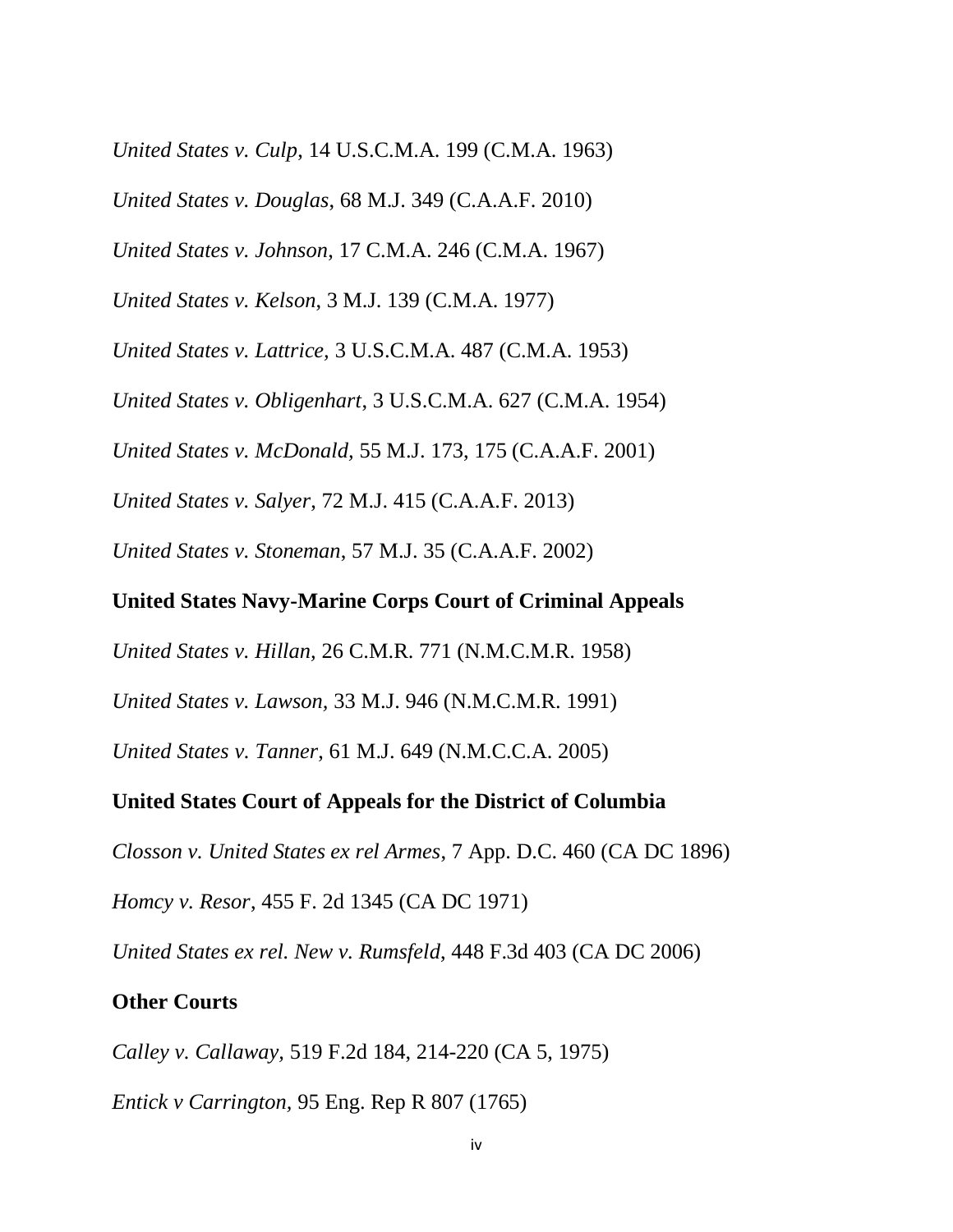*Mundy v. Weinberger*, 554 F. Supp. 811 (DC DC 1983)

*N.G. v. United States*, 94 Fed. Cl. 375 (Fd. Ct. Cl. 2010)

*Swaim v. United States*, 28 Ct. Cl. 173 (Cl. Ct. 1893)

# **Constitution and Statutes**

U.S. Cons. Art, I, §8 cl. 14

10 U.S.C. § 123 (2019)

10 U.S.C. § 822 (2019)

10 U.S.C. § 836 (2019).

Militia Act of 1795, ch. 36, 2, 1 Stat. 424,

# **Rules and Regulations**

RCM 104

# **Other Authorities and Citations**

Archibald Cox, *Executive Privilege*, 122 U. PENN. L. REV.1383, 1385 (1974)

Alexander Tytler, An Essay on Military Law, and the Practice of Courts-Martial (1806)

Clinton Rossiter, The Supreme Court and the Commander in Chief (1976 ed)

Colby Itkowitz, *Trump Orders Lawyers' Achievement Awards Revoked in Navy SEAL Murder Case*, Washington Post, July 31, 2019

David S. Barron and Martin S. Lederman, *The Commander in Chief at the Lowest Ebb – A Constitutional History*, 114 Harv. L. Rev, 941, 1017-1019 (2008)

Donald Haks, Vaderland en vrede, 1672-1713: Publiciteit over de Nederlandse Republiek in oorlog Fatherland and Peace: (Translated to: Fatherland and Peace, 1672-1713: Publicity about the Dutch Republic at War) (2013)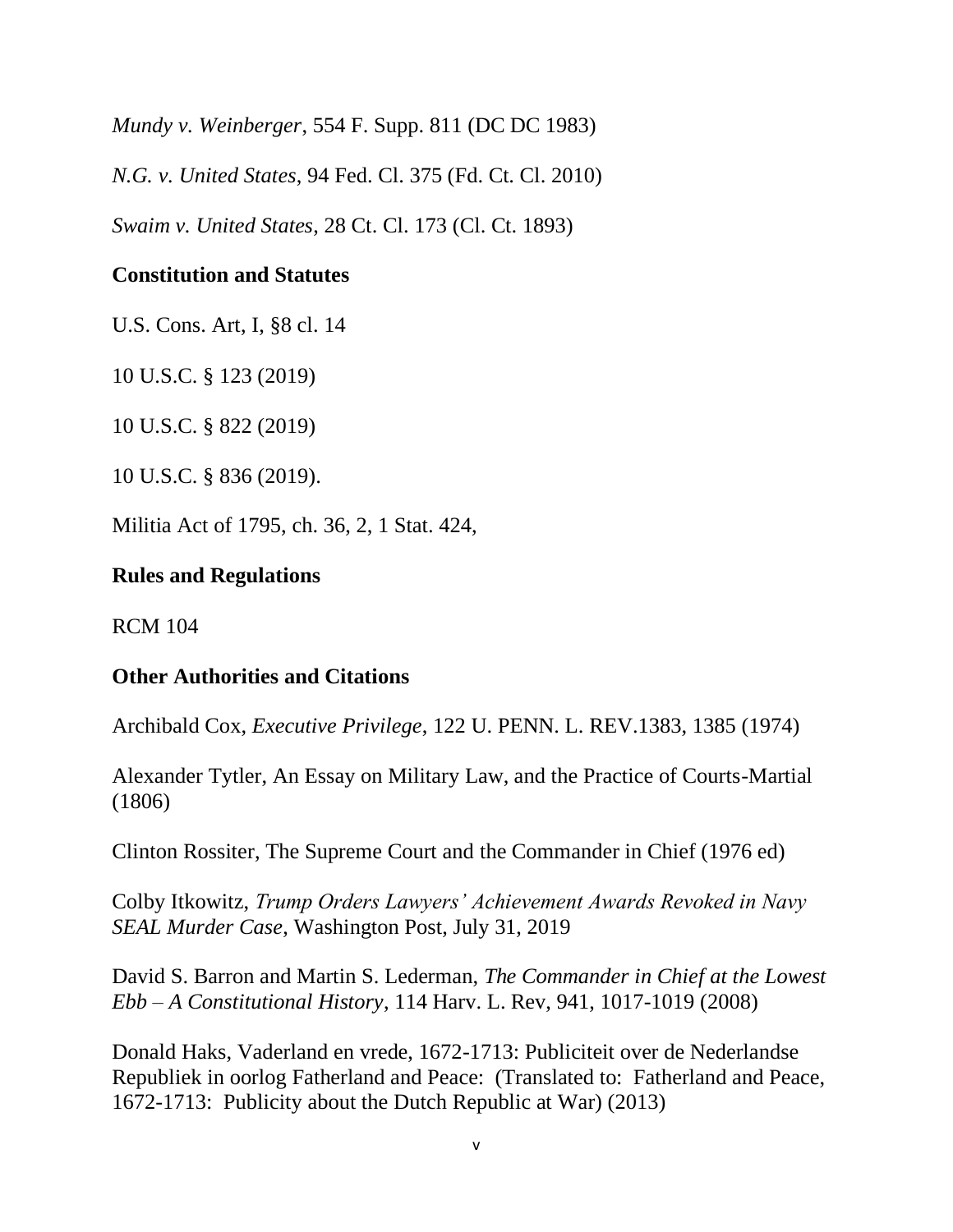Donald R. Jermann, Fitz-John Porter: Scapegoat of Second Manassas (2009)

Earl F. Martin, *America's Anti-Standing Army Tradition and the Separate Community Doctrine*, 76 MISS. L. J. 135, 145-147 (2005)

Gregory Maggs, *Judicial Review of the Manual for Courts-Martial*, 160 MIL. L. REV. 96 (1999)

J. Elliot, 3. The Debates in the Several State Conventions on the Adoption of the Federal Constitution (1901)

John J. McCloy, *Owen J. Roberts Extra Curiam Activities*, 104 U. PENN L. REV, 350, 352 (1955)

John Yoo, *George Washington and the Executive Power,* 5 U. St. Thomas J.L. & Pub. Pol'y 1, 19-21 (2010)

John March, An Argument, or Debate in Law, Of the Great Question Concerning the Militia, as it is now settled by Ordinance of both the Houses of Parliament (1642)

John Trenchard, An Argument Shewing that a Standing Army is Inconsistent to the Constitution of the English Monarchy (1687)

Joshua E. Kastenberg, Law in War, Law as War: Brigadier General Joseph Holt and the Judge Advocate General's Department in the Civil War and Early Reconstruction (2011)

Luther C. West, *A History of Command Influence on the Military Justice System*, 18 UCLA L. REV. 1 (1970)

Michael Scott Bryant, *American Military Justice from the Revolution to the UCMJ: The Hard Journey from Command Authority to Due Process*, 4 CREIGHTON INT'L & COMP. L.J. 1 (2013)

National Archives and Records Administration, Court Martial Case Files for General David Swaim, RR 889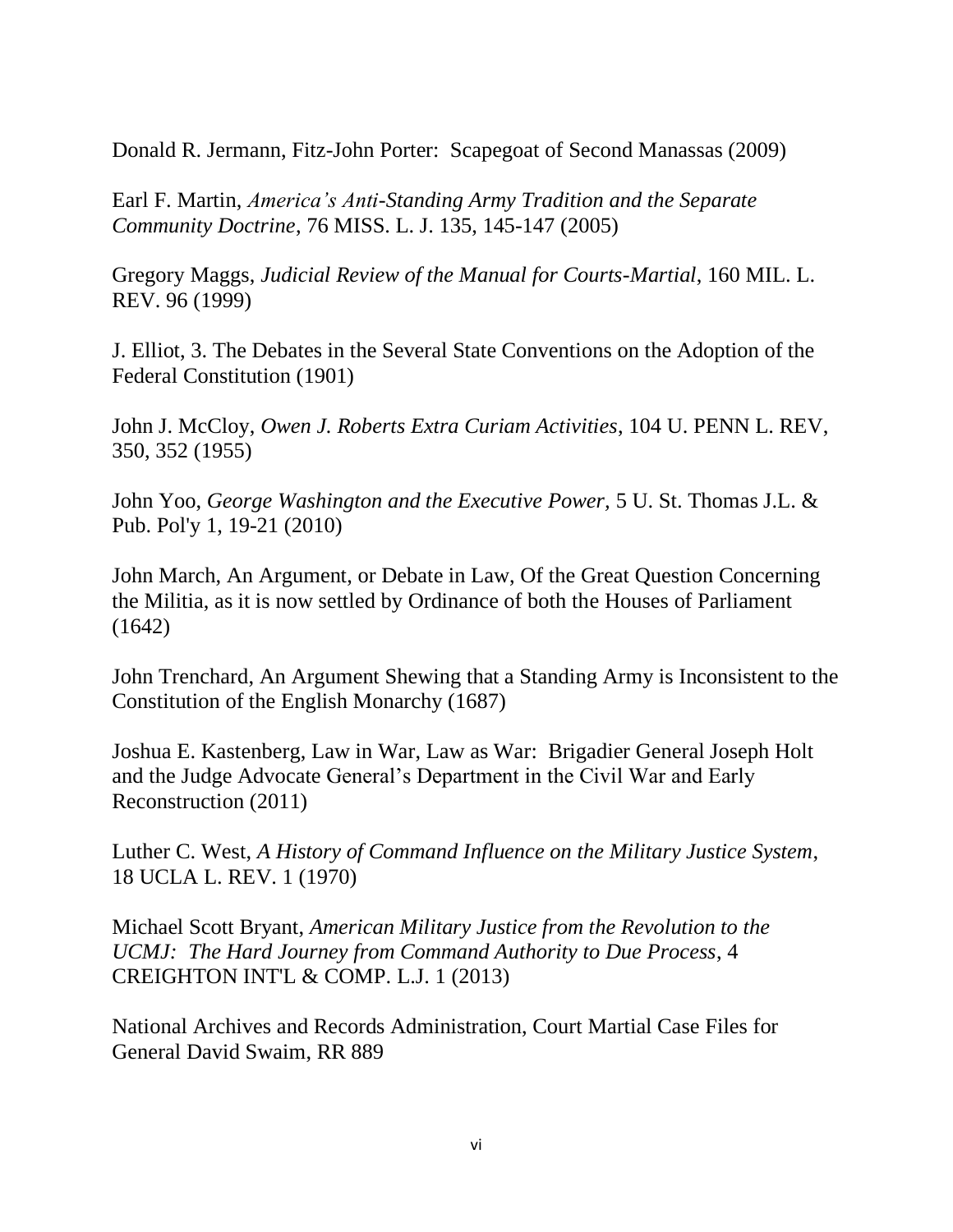Olaf Van Nimwegen, The Dutch Army and the Military Revolutions, 1588-1688 (2010)

Public Papers of the Presidents of the United States, Harry S. Truman, 1952 (1959)

Public Papers of the Presidents of the United States, Richard M. Nixon, 1971 (1975)

Rachel E. VanLandingham, *Military Due Process: Less Military & More Process*, 94 Tul. L. Rev. 1 (2019)

Richard E. Neustadt, Presidential Power and the Modern Presidents: The Politics of Leadership (1990 ed)

Thomas Cooley, A Treatise on Constitutional Limitations (1868)

Walter T. Cox, *The Army, the Courts, and the Constitution: The Evolution of Military Justice,* 118 MIL. L. REV 1(1987)

Wiley Sword, President Washington's Indian War: The Struggle for the Old Northwest (1974)

William Winthrop, Military Law and Precedents (1895)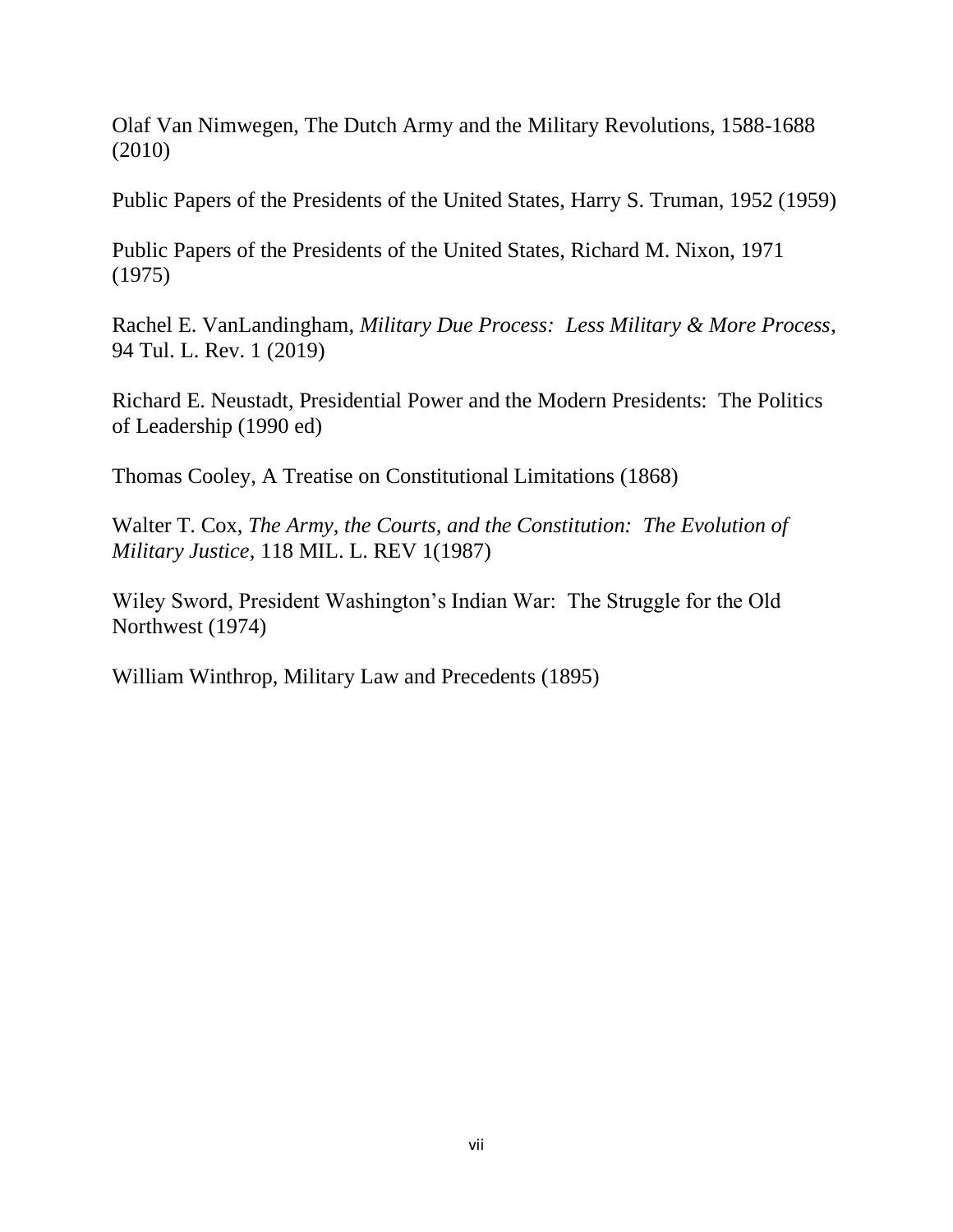### **TO THE HONORABLE JUDGES OF THE UNITED STATES COURT OF APPEALS FOR THE ARMED FORCES**

#### **PREAMBLE**

When scrutinizing executive actions for unlawful command influence, this Court must account for a president's immense power over the military. The extant judicial test for unlawful command influence – a violation of due process in the military setting – is a contextual one, and hence must consider the unique and unparalleled authority of the Commander-In-Chief over the military and individual service-members when the president's actions are at issue. This executive power should also be evaluated in light of its myriad, and historically important, constitutional and statutory constraints – some predating the birth of the United States – that appropriately continue to shape U.S. military law.

A defect in due process of the magnitude associated with this appeal should be directly addressed and cured by an appellate court. Presidential interference in the administration of military justice by the current Commander-In-Chief has reached unprecedented levels.1 Even recent *lawful* actions by the President in the military justice arena have created potentially broad, harmful ripple effects. *See e.g.*, "Esper to urge Trump not to intervene in cases of service members facing war

<sup>&</sup>lt;sup>1</sup> In late July 2019, President Trump publicly ordered the Secretary of the Navy to rescind Navy achievement medals for the prosecution in the court-martial "United States v. Chief Petty Officer Eddie Gallagher." President Trump's express reasons for doing so included the inability of the prosecutors to "win." *See, e.g.*, Colby Itkowitz, Trump Orders Lawyers' Achievement Awards Revoked in Navy SEAL Murder Case, Washington Post, July 31, 2019.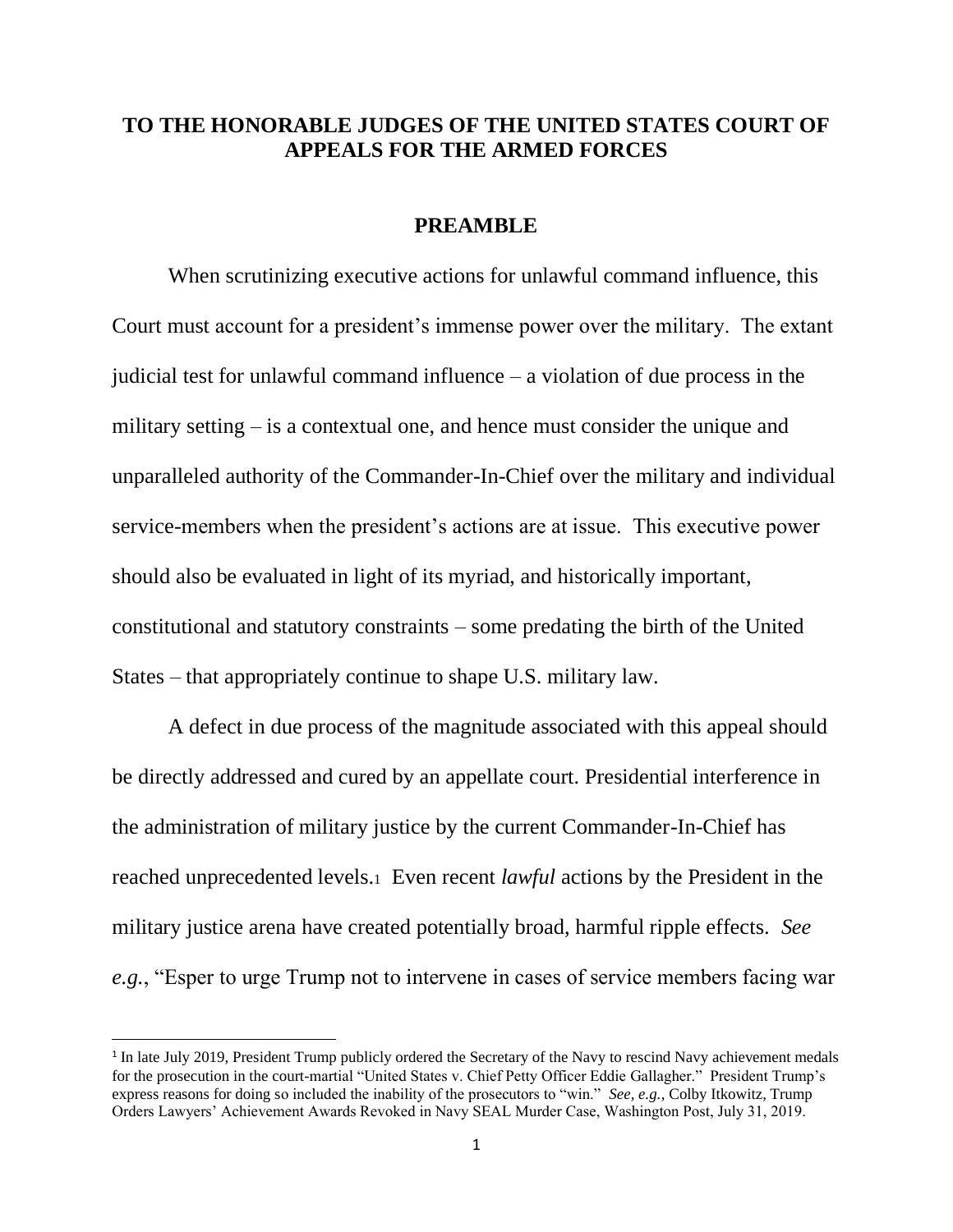crimes allegations," CNN, November 6, 2019. On November 15, 2009, the president exercised his constitutional authority and granted pardons to two servicemembers regarding war crimes; he also restored the rank of a third service member convicted of a war crime, despite recommendations against such actions from his civilian and military defense leadership. *See, e.g.,* Dave Phillips, "Trump's Pardons for Servicemen Raise Fears That Laws of War Are History," November 16, 2019.

These actions, albeit within the President's scope of lawful authority, triggered substantial criticism and, more importantly, expressions of concern that his interventions will undermine good order and discipline by discrediting the military justice system. If *lawful* presidential interventions in the military justice process create the perception (if not reality) of undermining good order and discipline and corroding confidence in the military justice system, it is axiomatic that *unlawful* interventions will produce a profoundly more troubling effect. It is therefore logical to infer that unlawful executive actions – here, the President's ratification of campaign-trial vilifications of Appellant during Appellant's courtmartial, and the President's sentencing-day tweet censuring Appellant's military judge – risk even greater second-order systemic consequences.

The Commander-In-Chief wields far greater authority over military matters than any other commander or civilian defense official. As a result, the presidential

2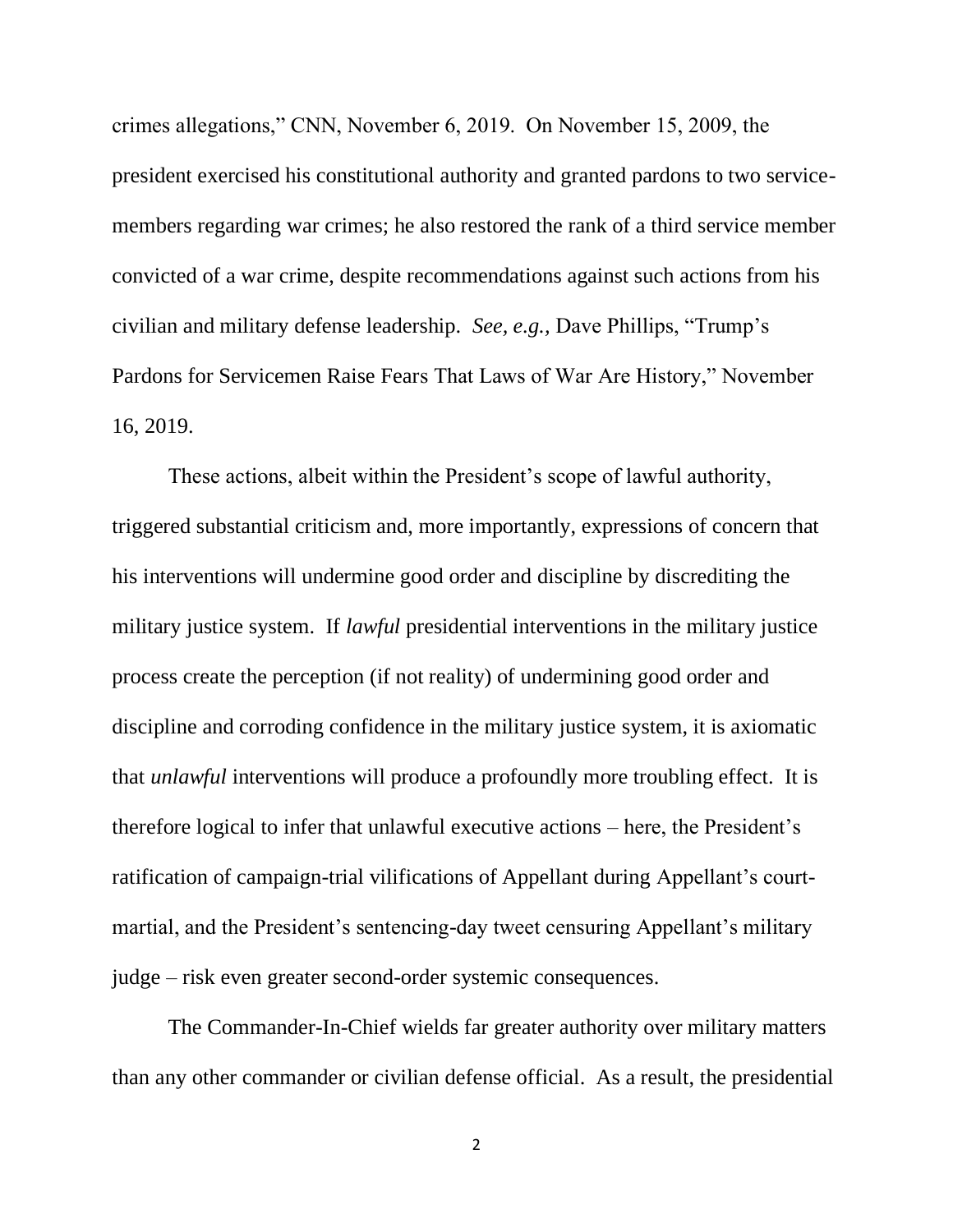bully pulpit magnifies the deleterious consequences of the Commander-In-Chief's unlawful and improper efforts to influence the military justice system. Presidential conduct such as that associated with this appeal, therefore, most certainly created the appearance of unlawful command influence, no matter how diligent subordinate commanders and members of the military legal profession may have been in seeking to shield the process from this effect. Hence we believe this court should hold that in cases of actual or apparent unlawful command influence resulting from presidential statements or actions, the presumptive remedy must be dismissal. No other remedy matches the powerfully corrosive effect of the executive's erosion of the public's confidence in the military justice system.

#### **INTEREST OF AMICUS**

All amici are law professors and veterans. As former judge advocates, we have over 60 years of active-duty service amongst us, including combat zone deployments. We each have also deeply studied military law and its history. We believe the merits of the unlawful command influence at the Appellant's trial and appellate court level have not been properly resolved. We urge this Court to condemn the lack of due process evidenced by President Trump's exercise of apparent unlawful influence in Appellant's court-martial, noting that presidential influence in this case is unique in the annals of United States military history – to the detriment of military law. An objective, disinterested observer would believe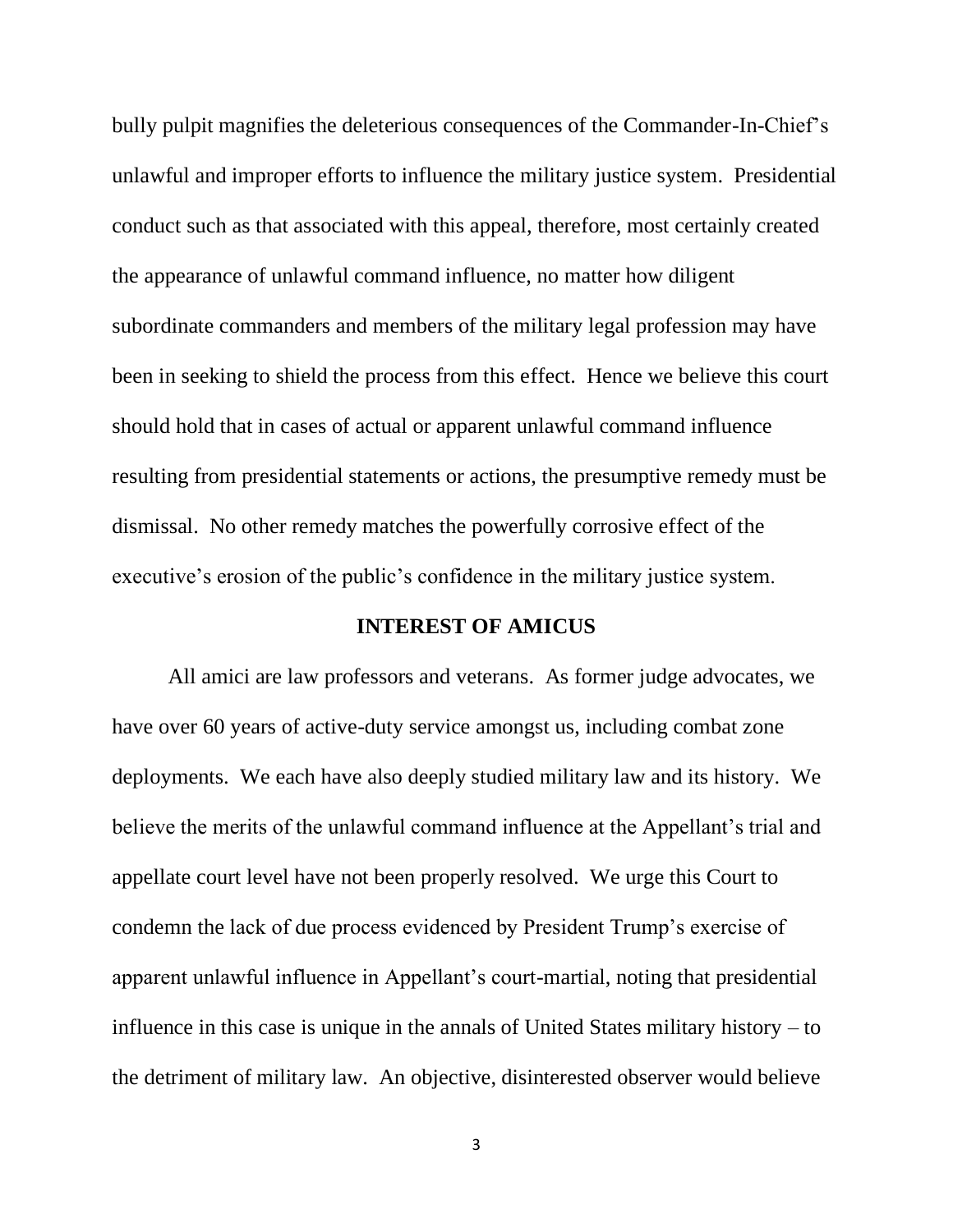there is an erosion in the fairness of the military justice system when a president acts to influence the outcome of the adjudicative process by issuing statements or pronouncements that, due to his position, carry the imprimatur of authority regarding pending outcomes of a court-martial. As this Court is the first level of review not subject to military orders, it is appropriate now to raise the arguments contained within this brief.

#### **ARGUMENT**

### **I. PRESIDENTIAL POWER OF PERSUASION IS MAGNIFIED IN COMMAND CONTEXT AND ITS ABUSE IS WITHIN SCOPE OF STATUTORY PROHIBITION**

The power of the President, according to Professor Neustadt, is the power to persuade.2 While this observation generally applies to the citizenry as a whole, the Constitution empowers the President to command the nation's military forces. U.S. Const. art. II, § 2, cl. 1. Hence, in the military context, his power to persuade becomes the power to demand obedience. When and where the presidential power of persuasion exercised within the military justice system violates due process by eroding the legitimacy of the system, or by unlawfully reducing the independence of its players, are questions appropriately before this Court. While we agree with the facts and argument raised by Appellant, as well as with the conclusions found

<sup>2</sup> RICHARD E. NEUSTADT,PRESIDENTIAL POWER AND THE MODERN PRESIDENTS: THE POLITICS OF LEADERSHIP, 30 (1990).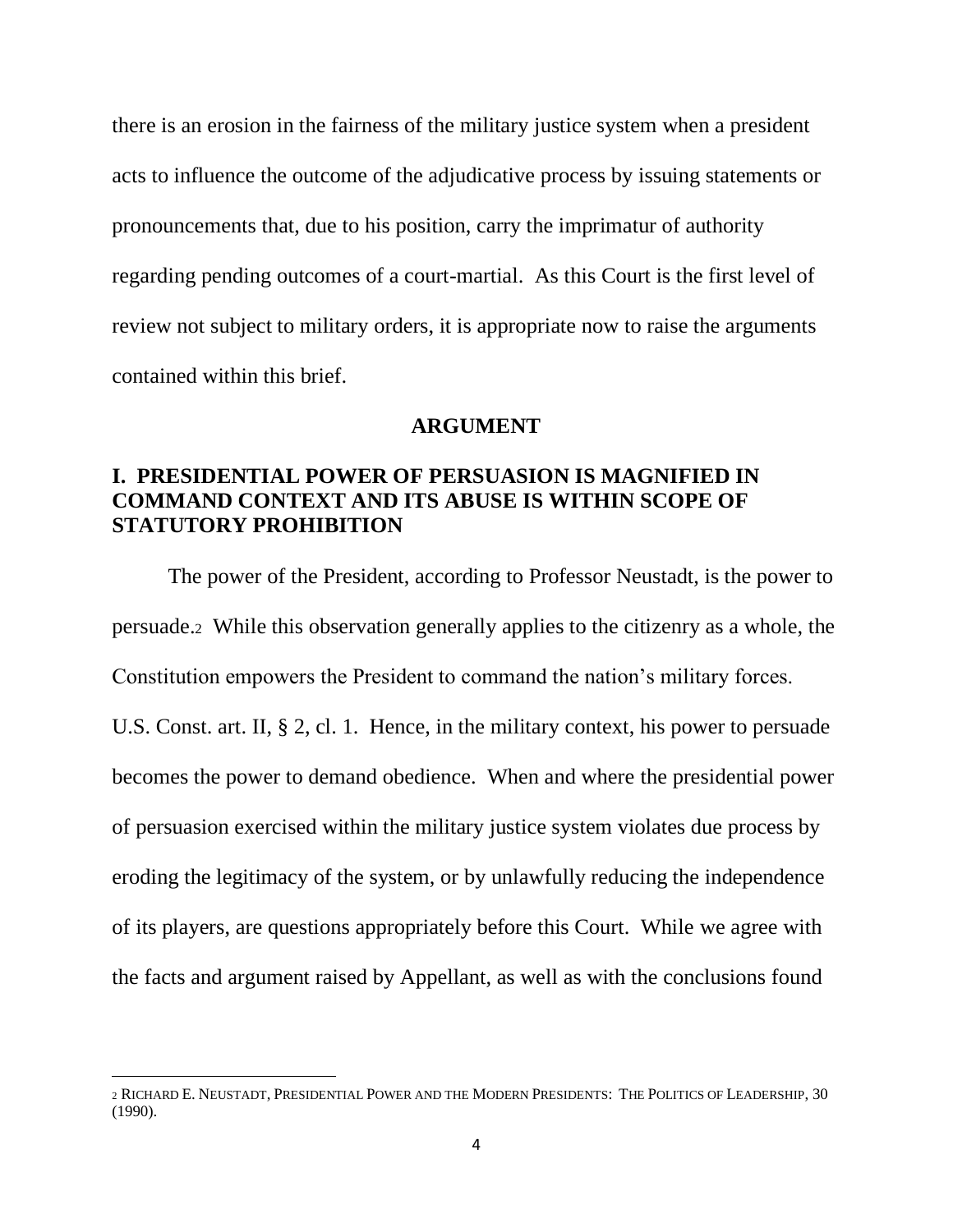in Judge Ewing's dissent, we separately argue for a context-appropriate approach to extending the prohibition of and remedies for unlawful command influence to situations involving presidential interference with military justice process – application of which merits Appellant relief.

When charting the contours of lawful executive action in military justice, it is essential to first note that Congress possesses the constitutional authority "to make Rules for the Government and Regulation of the land and naval forces." U.S. Const. art. I, § 8, cl. 14. *See also Solorio v. United States*, 483 U.S. 435, 438 (1987). Exercising this power, Congress has delegated to the President the authority to create procedural rules over military personnel subject to the Uniform Code of Military Justice (UCMJ). *See, e.g.*, *United States v. Tanner*, 61 M.J. 649, 651 (N.M.C.C.A. 2005).3 Thus, the President has not only the authority to issue orders to the armed forces, he or she may also exert a substantial measure of control over the military's judicial processes. Finally, this Court has the authority to address the impact of presidential conduct on courts-martial. *See, e.g.*, *Ortiz v. United States*, 585 U.S. \_\_ (2018).

Pursuant to its constitutional power, in 1950 Congress enacted Article 37 of the UCMJ prohibiting "unlawful command influence." Congress did so for the

<sup>3</sup> *See, e.g*., 10 U.S.C. § 836 (2019). It must be noted that the President's power is limited to issuing rules consistent with the Constitution. *See, e.g.,* United States v. Kelson, 3 M.J. 139 (C.M.A. 1977).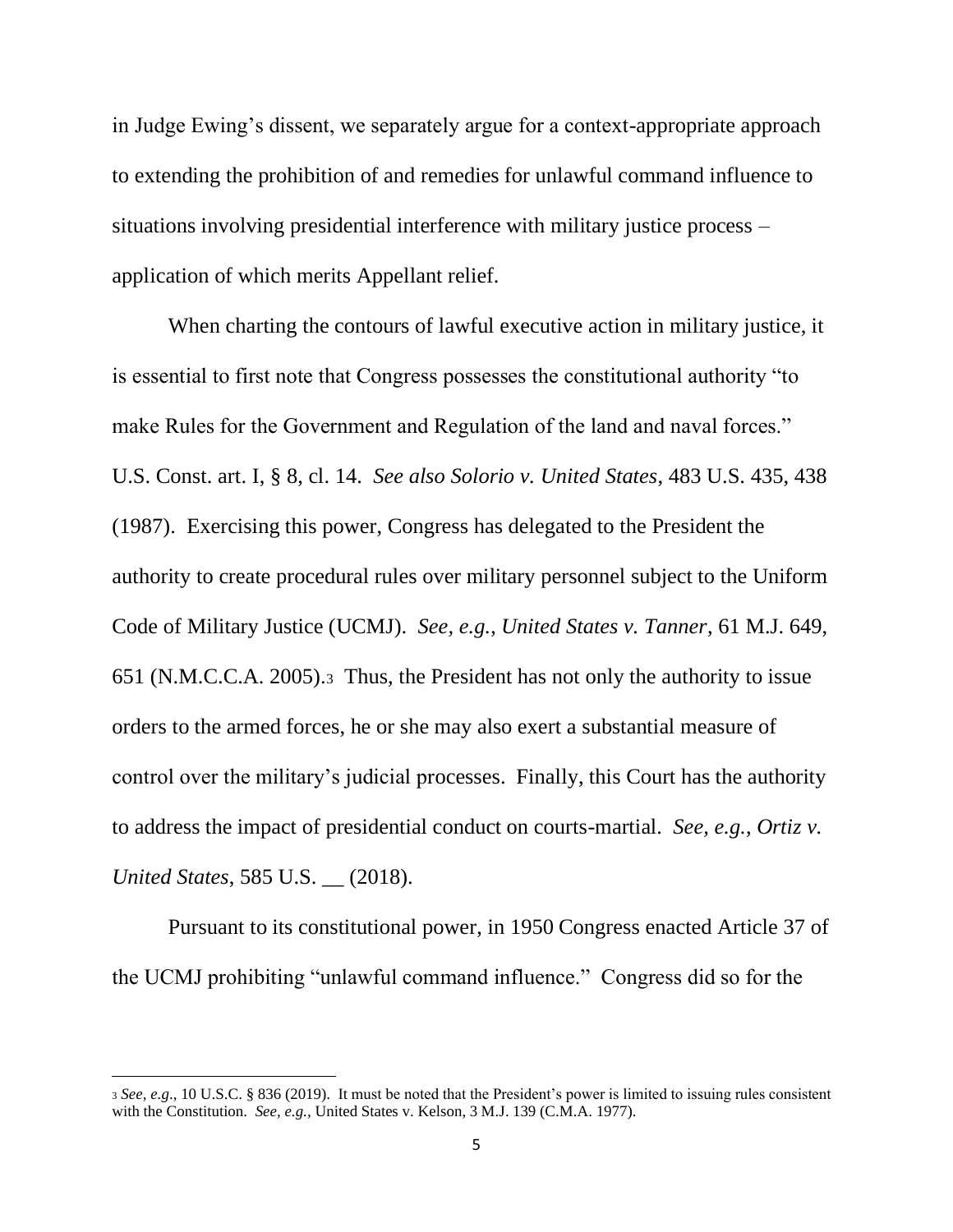purpose of ensuring due process for service-members tried in courts-martial without weakening the military's critical need to field disciplined and trained force. *Mundy v. Weinberger*, 554 F. Supp. 811, 820 (DC DC 1983); and *United States v. Lattrice*, 3. U.S.C.M.A. 487, 491 (C.M.A. 1953). *See* Rachel E. VanLandingham, MILITARY DUE PROCESS: LESS MILITARY & MORE PROCESS, 94 TUL. L. REV. 1, 65 (2019).

In prohibiting unlawful command influence, Congress did not specifically list the president, secretary of defense, or service-secretary; however, each of these civilian positions may serve as a convening authority and each is vested with the mantle of authority to issue lawful orders. *See, e.g.*, 10 U.S.C. § 822 (2019); *Martin v. Mott*, 25 U.S. 19, 30 (1827); *Fleming v. Page*, 50 U.S. 603, 615 (1850); and *Closson v. United States ex rel Armes*, 7 App. D.C. 460, 476-77 (CA DC 1896). When the traditional executive power (*e.g*., the power to persuade) is injected into the military justice system by the president or any of the other civilian authorities in a manner intended to or having the effect of compromising an accused service-member's right to a fair trial, a clear opportunity for unlawful command influence exists. In such situations Article 37 and the Constitution's Fifth Amendment vest this Court with the duty to remedy it. *See e.g*., *United States v. Boyce*, 76 M.J. 242, (C.A.A.F. 2017).

6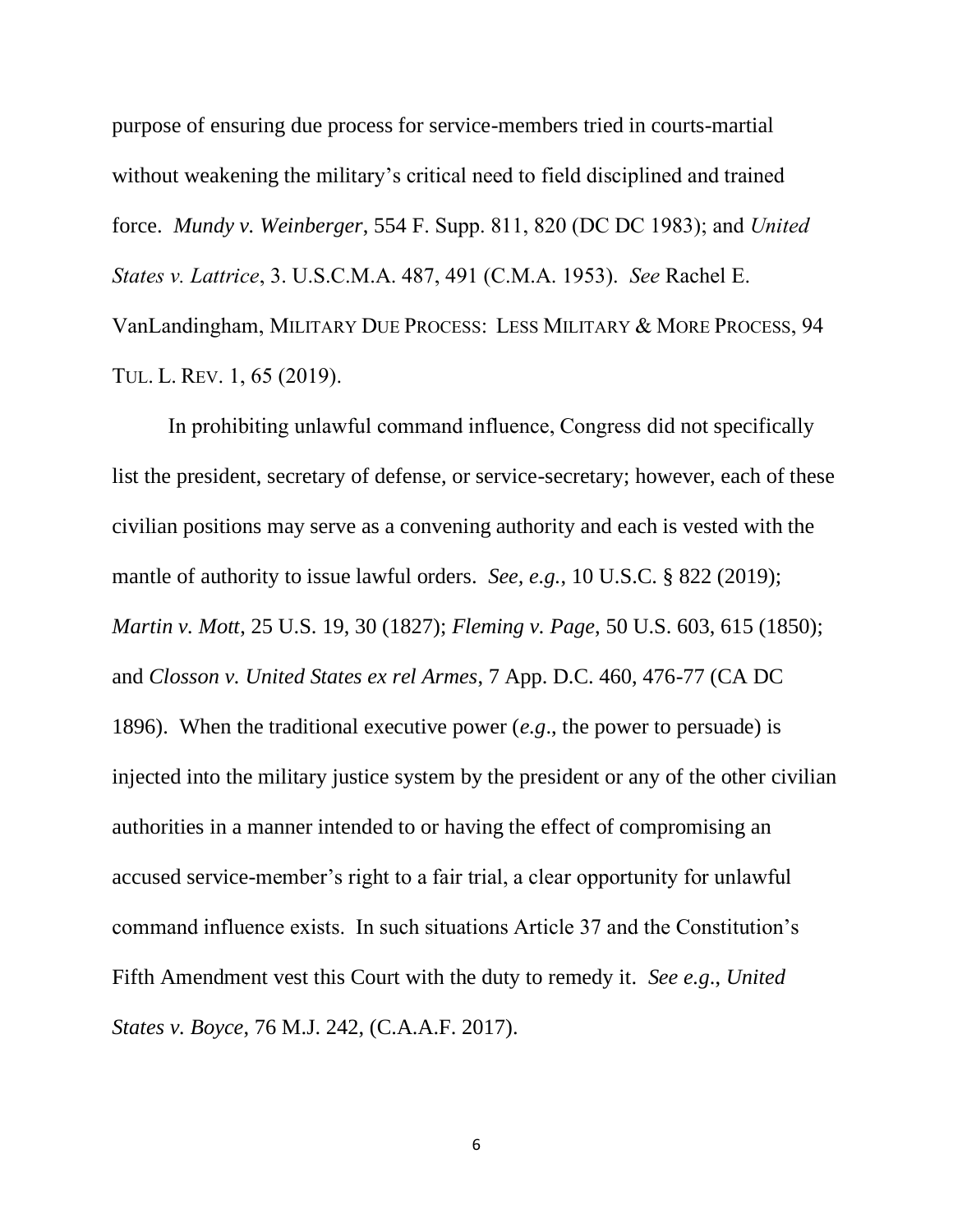Additionally, R.C.M. 104(a)(1) as accepted by the Army Court of Criminal Appeals in its decision, *United States v. Bergdahl*, governs persons not subject to the U.C.M.J. but nonetheless vested with the mantle of command authority. It has long been demanded that executive branch agencies, including their leaders, comport with the rules of the agency when not in conflict with law. *See, e.g.*, *Vitarelli v. Seaton*, 359 U.S. 535 (1959); *Harmon v. Brucker*, 355 U.S. 579 (1959); and, *United States v. McDonald*, 55 M.J. 173, 175 (C.A.A.F. 2001). Thus, by the Department of Defense's own rules, as promulgated by the president, the president is required to refrain from interfering in any respect to the detriment of an accused service-member facing a court-martial or in the post-trial processing of a courtmartial in which judge advocates and relevant officers perform the duties of assessing the results of the court-martial.

### **II. THE PROHIBITION AGAINST UNLAWFUL COMMAND INFLUENCE, A MANIFESTATION OF DUE PROCESS, PREDATES THE UCMJ**

Due process in courts-martial is governed by the unique regime of law as applied to the necessities of military service and the national defense. *See, e.g. Middendorf v. Henry*, 425 US 25, 43 (1976). Unlawful command influence has been considered the "mortal enemy of military justice" because it undermines the fairness of military trials and the public's confidence in the same. *United States v. Thomas*, 22 M.J. 388, 393 (C.M.A. 1986). Such influence exists if a reasonable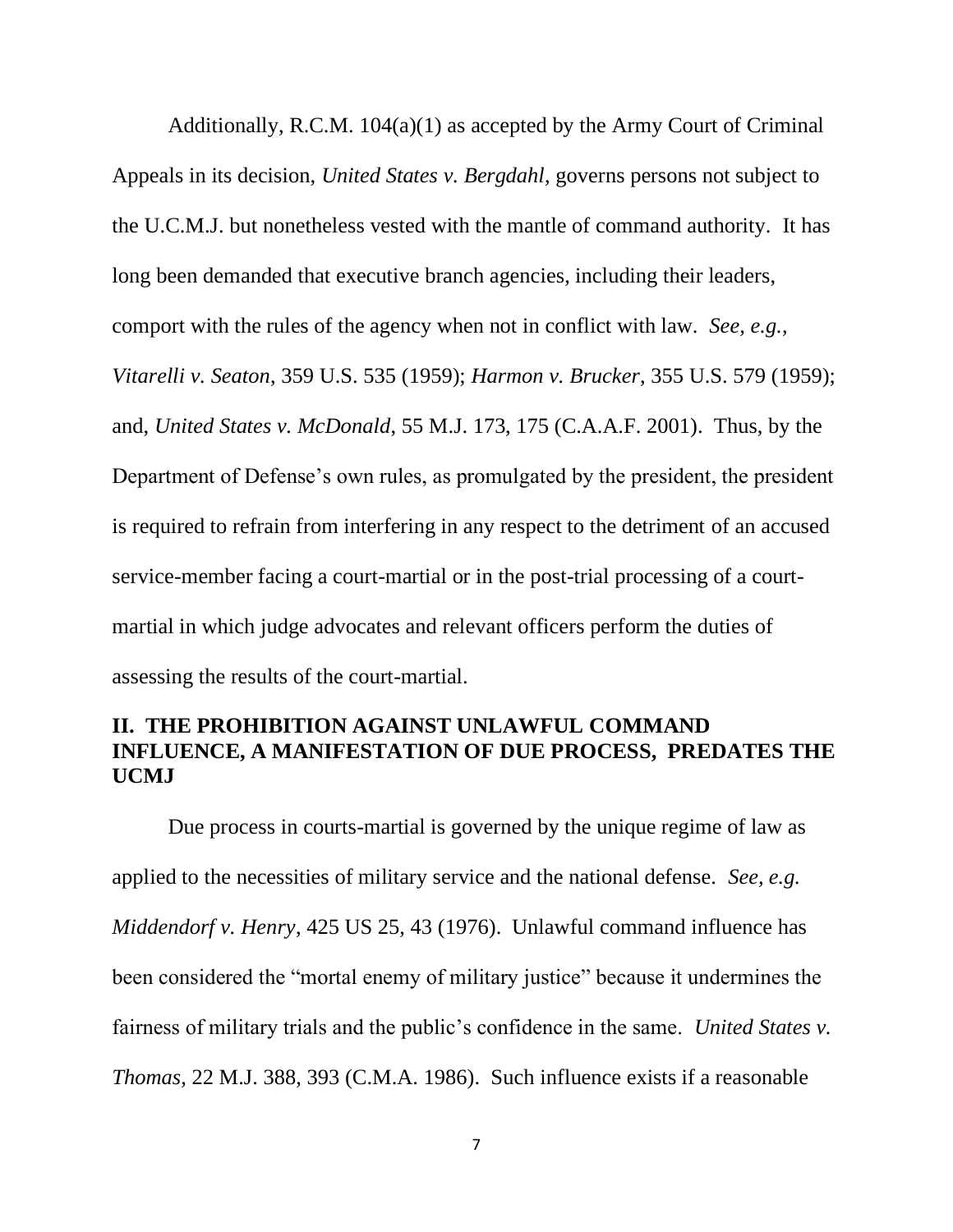citizen, knowing all of the facts of a given case, would believe the military justice system to be unfair and, as such, lose confidence in the entire system. *N.G. v. United States*, 94 Fed. Cl. 375, 386 (Fd. Ct. Cl. 2010), citing *United States v. Lawson*, 33 M.J. 946, 950 (N.M.C.M.R. 1991). Public confidence may be undermined by the appearance of unlawful command influence as well. *United States v. Stoneman*, 57 M.J. 35, 42 (C.A.A.F. 2002). Most recently, in *United States v. Boyce*, 76 M.J. 242 (C.A.A.F. 2017), this Court reaffirmed that the appearance of unlawful command influence is a toxin equal to that of actual unlawful command influence. *Id.* at 248. Legitimacy of the rule of law has long been part of due process protections; apparent unlawful command influence erodes such systemic legitimacy of the military's criminal justice processes and hence requires redress (even absent Article 37).

Per this Court's doctrine, once an accused presents a colorable claim of unlawful command influence the government must prove, beyond a reasonable doubt, that (1) the predicate facts do not exist; (2) the facts do not constitute unlawful influence; or (3) the unlawful influence did not affect the findings or sentence. *United States v. Barry*, 78 M.J. 70, 77 (C.A.A.F. 2018) citing to *United States v. Salyer*, 72 M.J. 415, 423 (C.A.A.F. 2013). Proof beyond a reasonable doubt is the highest burden of law in the American system of law. *See, e.g.*, *Leland v. Oregon*, 343 U. S. 790, 795 (1952); *Holland v. United States*, 348 U. S.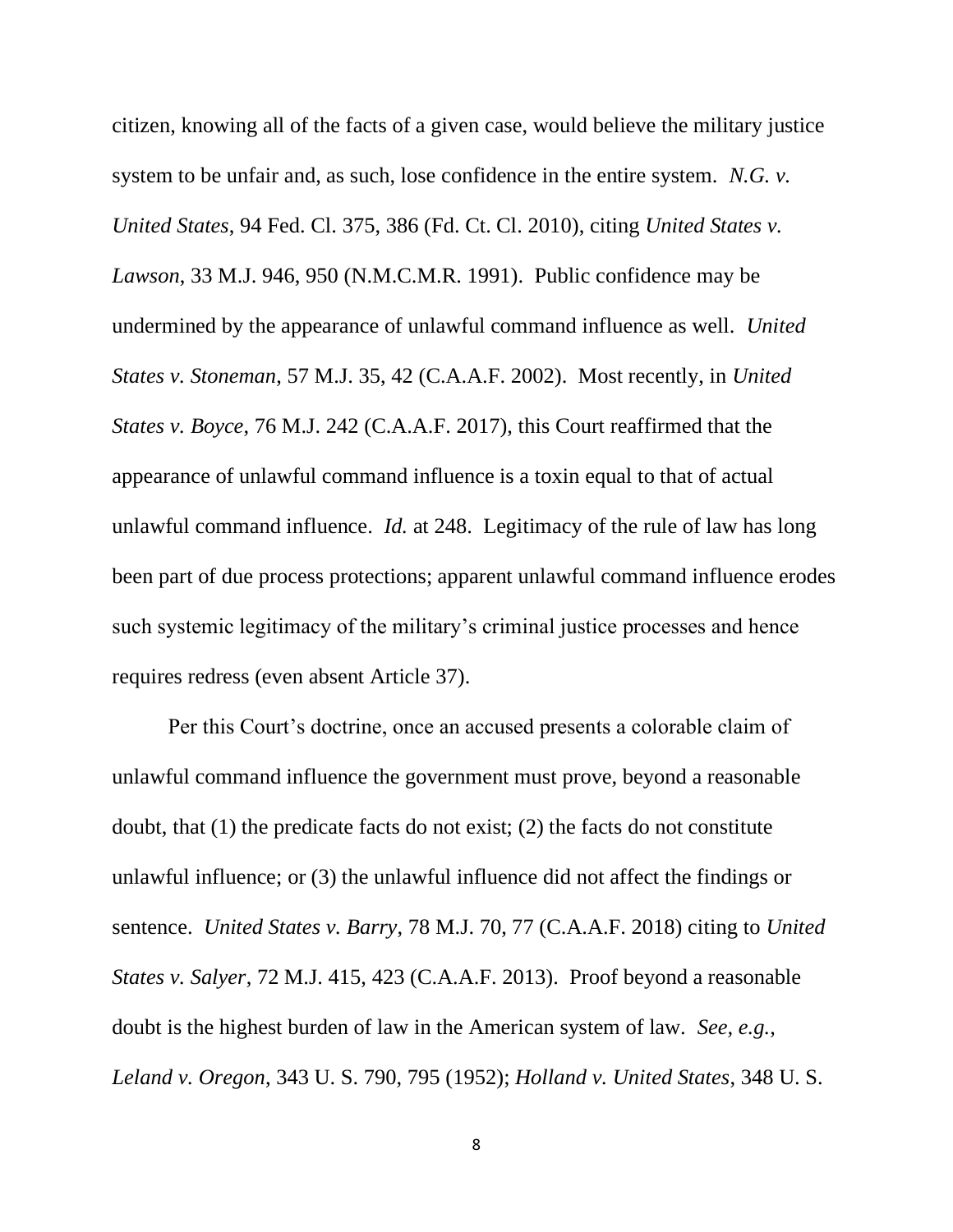121, 138 (1954); *Speiser v. Randall*, 357 U.S. 513, 525-526 (1958). While the standard of proof beyond a reasonable doubt is not quantifiable, uncertainty regarding facts that are central to an issue before a court inherently undermine the government's ability to meet this high bar*. See, e.g*., *Burrage v. United States*, 134 S.Ct. 881 (2014). When the source of unlawful command influence is powerful, such as the president, proof that presidential actions did not taint the fairness of the proceedings or undermine public confidence in them must be more than outcome determinative or the judicial acceptance of statement, including those taken under oath, from witnesses, counsel, military judges, or potential jurors.<sup>4</sup>

While Article 37 represents specific Congressional condemnation of this variant of due process corruption in the military justice setting, there is judiciallyrecognized evidence that the prohibition against unlawful command influence predates the UCMJ. In *Homcy v. Resor*, 455 F. 2d 1345 (CA DC 1971), the Court of Appeals for the District of Columbia determined that improper command influence had tainted a World War II court-martial under the 1920 Articles of War – to the point of requiring the defense establishment to issue an honorable discharge to Homcy. *Id.* at 1352.<sup>5</sup> *Homcy* demonstrates that Congress did not

<sup>4</sup> Although the creation of the military judge position in 1968 was intended to ensure due process, and military judges are statutorily protected from unlawful command influence, Weiss v. United States, 510 U.S. 163, 179-180 (1994), they too may be subjected to it. *See, e.g.*, United States v. Salyer, 72 M.J. 415, 424 (C.A.A.F. 2013). <sup>5</sup> For more information, *see e.g*., "World War II Army Officer, Albert C. Homcy Dies at 71" Washington Post, April 3, 1987; and Fred Borch, *Misbehavior Before the Enemy and Unlawful Command Influence in World War II: The Strange case of Albert C. Homcy*, 1 (Army Lawyer, 2014).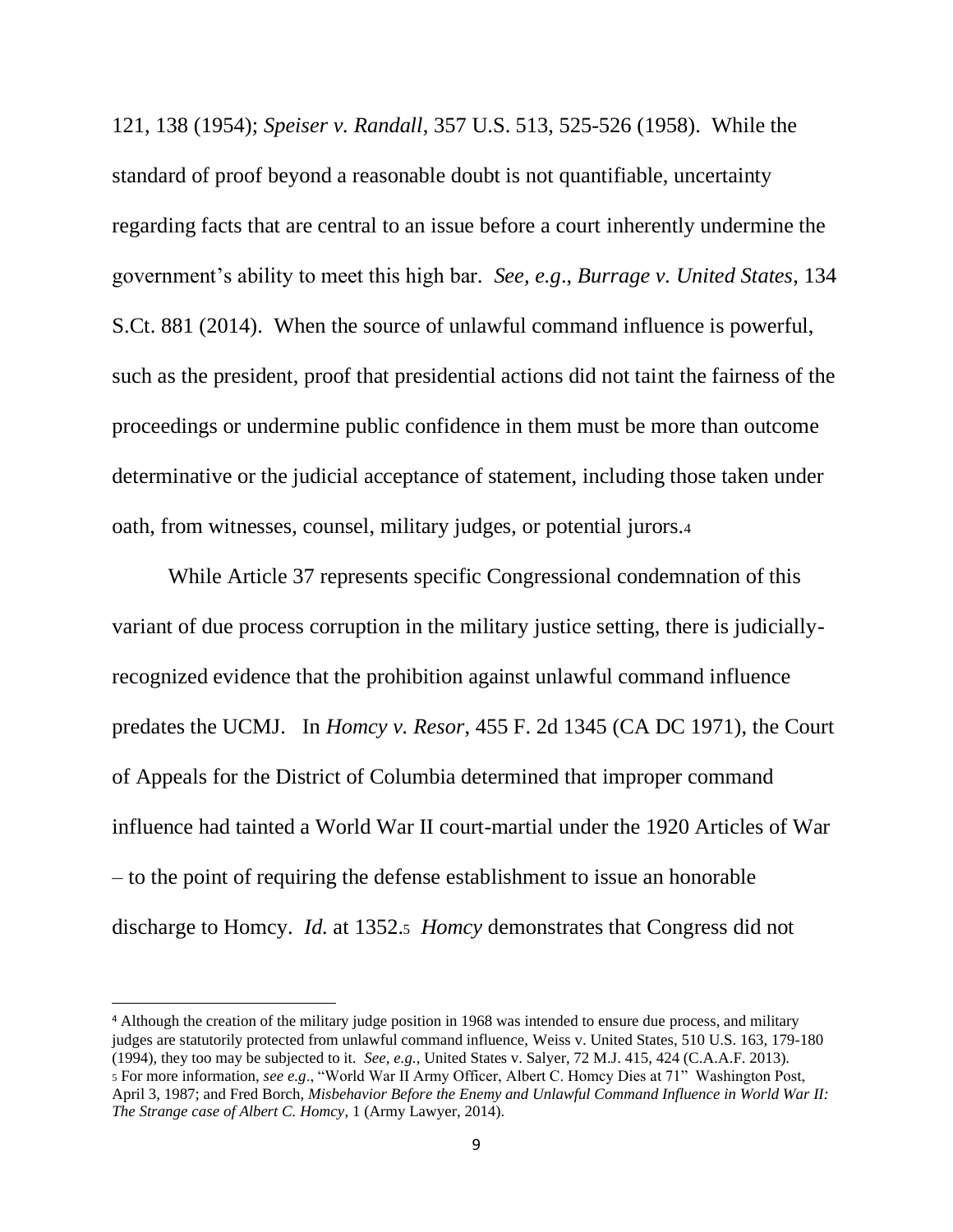create a new protection in 1950; the protection already existed to deprive a courtmartial of its jurisdiction as a matter of due process. The 1920 Articles (under which Homcy was court-martialed) did not articulate a prohibition against unlawful command influence; there is no mention of such influence in any of the UCMJ's predecessor Articles of War. *See, e.g.*, Luther C. West, *A History of Command Influence on the Military Justice System*, 18 UCLA L. REV. 1, 16 (1970).6 Yet unlawful command influence formed the basis for a United States District Court to grant relief, and for the Court of Appeals to uphold said decision. *Homcy*, 455 F. 2d at 1356.

Colonel William Winthrop, in his MILITARY LAW AND PRECEDENTS, observed that military law is partly formed by an unwritten *lex non scripta*. WINTHROP, MILITARY LAW AND PRECEDENTS, 42 (1895). A small part of this unwritten American military law originated in the military experience of the Netherlands. *Id*. at 5-6.7 The Dutch case of Colonel Moise Pain et Vin highlights the incompatibility of executive interference in the military justice process. During

<sup>6</sup> Others have noted the lack of a statutory prohibition against unlawful command influence prior to the Code. *See, e.g.*, Walter T. Cox, *The Army, the Courts, and the Constitution: The Evolution of Military Justice*, 118 MIL. L. REV 1, 10-14 (1987). Judge Cox noted "Unlike the professional armies of the first century and a half of our history, the World War II soldier was a regular citizen.... Almost everyone became exposed in some way or another to the military justice system, and many came away not liking what they saw. Some … were also lawyers by profession who were shocked at what they experienced, particularly by what they considered to be improper command influence." *Id*., at 11.

<sup>7</sup> It should also not be missed that the military reforms of the early Dutch Republic influenced the Swedish military of Gustavus Adolphus, and the French military of both Louis IIV and Napoleon Bonaparte. *See, e.g.,* John A. Lynn, *Forging the Western Army in Seventeenth Century Franc*e, 35-49, in MCGREGOR KNOX, THE DYNAMICS OF MILITARY REVOLUTION, 1300-2050 (2001).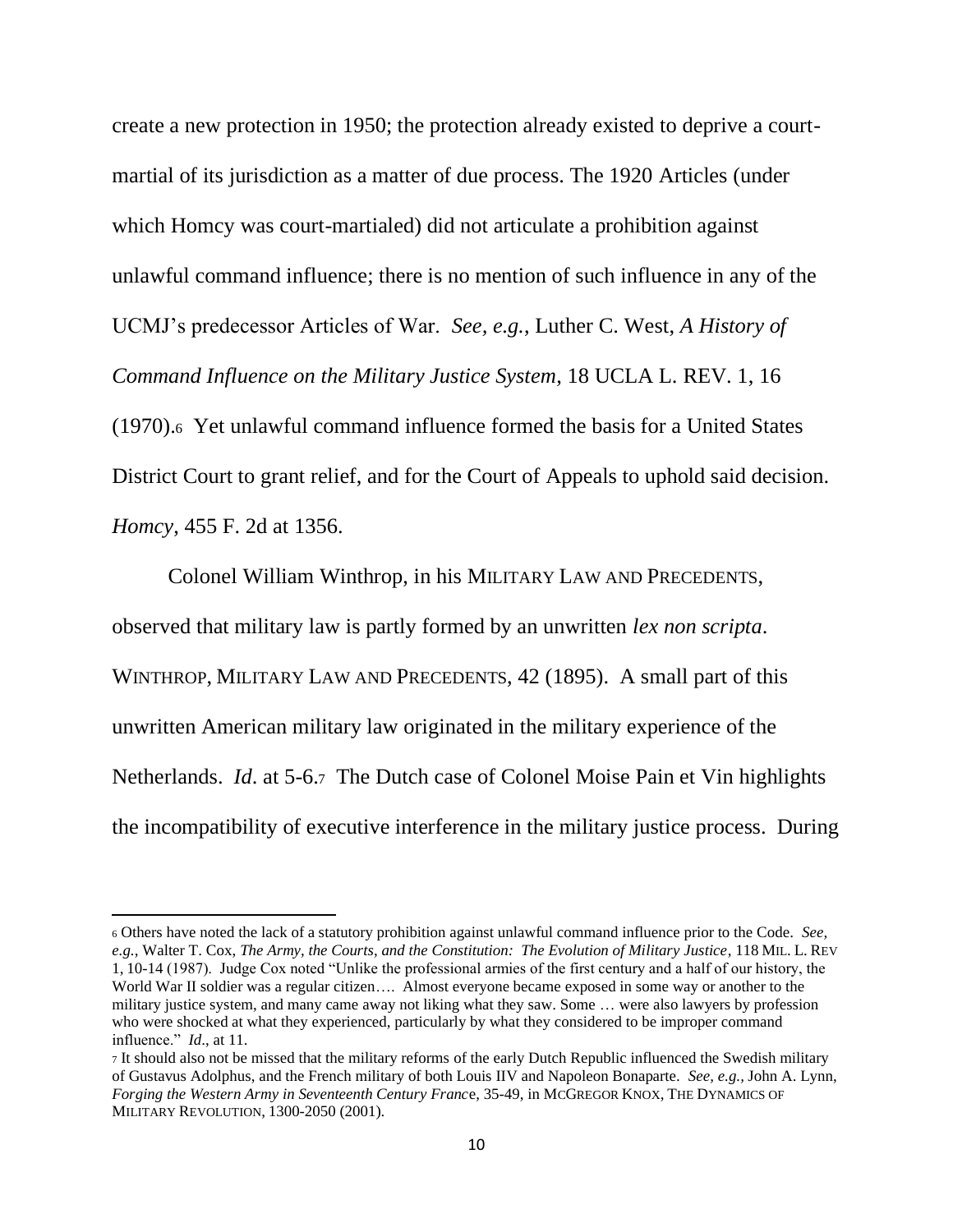the Franco-Dutch War (1672-1678), a Dutch court-martial sentenced Colonel Pain et Vin to be removed from the military for surrendering his command without resistance.8 A public outcry demanded Stadtholder William III mete out "the most severe punishment against the colonel;" William therefore required that the high military court sentence Pain et Vin to death. The high military court complied, resentencing Pain et Vin to death.9 Anti-monarchist Republicans later used William III's actions as proof that a stadtholder could not be entrusted with commanding the prosecution of crimes through military court; subsequently-elected Dutch governments removed common crimes from the military courts, required that sentences of death adjudged in military trials, and mandated that stadtholder pardons had to be approved by the highest civil court of the Dutch Republic. The Pain et Vin example signifies that even in an emerging democracy, particularly one whose practice influenced our military law, sovereign interference in courtsmartial was viewed as degrading both the rights of the accused and of the nation.<sup>10</sup>

Moving west, American military law primarily derives from British military law. There have long been constraints against monarchal interference in courts-

<sup>8</sup> See DONALD HAKS, FATHERLAND AND PEACE: PUBLICITY ABOUT THE DUTCH REPUBLIC AT WAR, 1672-1713. (Ttitle translated from Vaderland & Vrede: Publiciteit over de Nederlandse Republiek in oorlog, 1672-1713), 50. The passage is translated from "Men eiste het hoofd de kolonel Pain et Vin als straf voor het verlaten van zjin post." Id., at 50. *See also* OLAF VAN NIMWEGEN, THE DUTCH ARMY AND THE MILITARY REVOLUTIONS, 1588-1688, 343 (2010).

<sup>9</sup> HAKS, AT 23. (Translated from: "Januari werd Pain et Vin in Alphen onthoofd. Het oorpronkelijke vonnis en het verzoek William III tot herziening werden via de drukker van overheid public gemaak.").

<sup>10</sup> *See, e.g.*, H.H.A. de Graaf, Some Problems of Military Law Which have arisen as a consequence of the use of Armies of international Composition by the Republic of the Netherlands, 7 MIL. L. & L. WAR REV. 229, 234 (1968).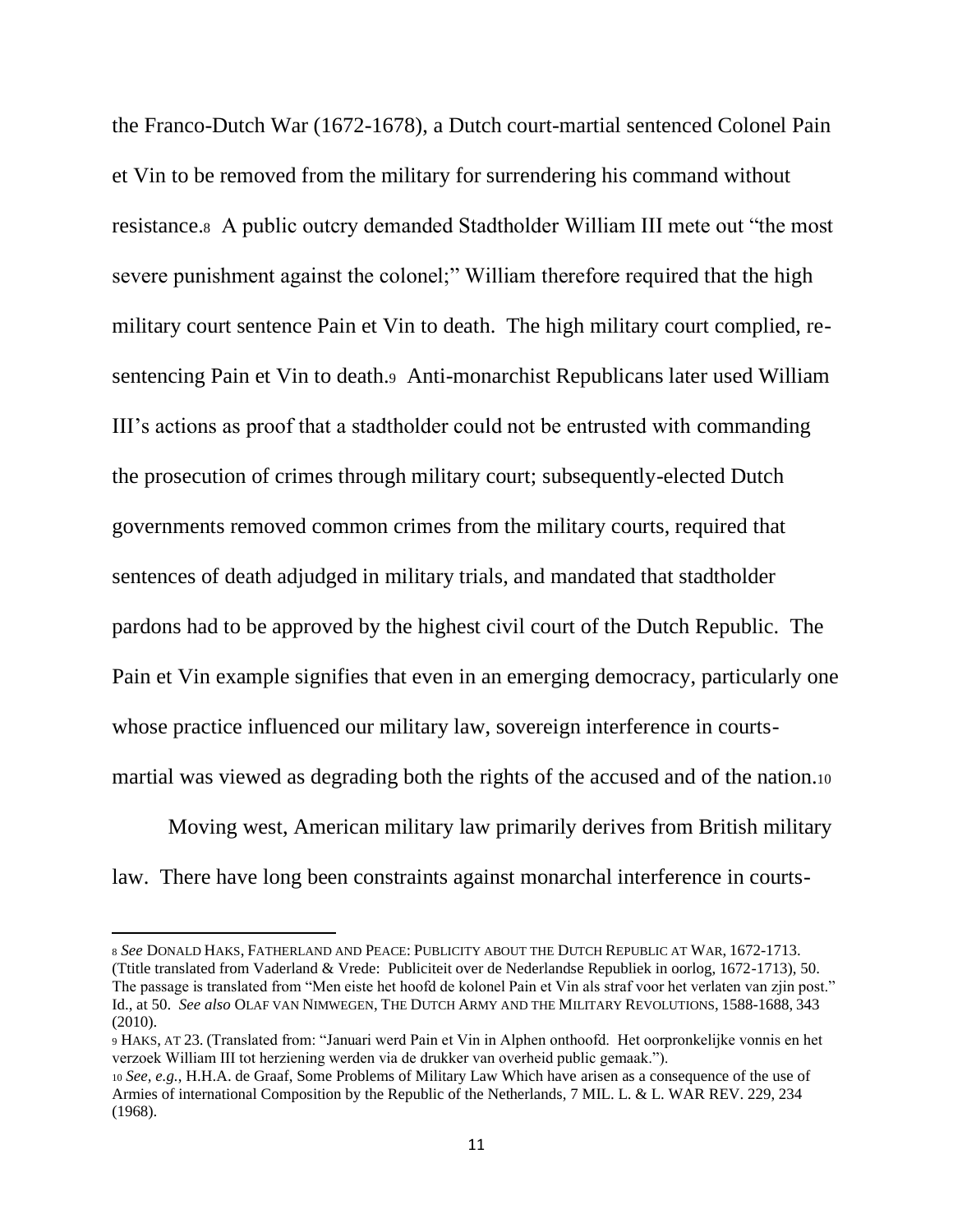martial, including at the time America was founded. Limitations on the Crown existed beginning with the annual requirement on Parliament to renew the Mutiny Acts. See e.g., ALEXANDER TYTLER. AN ESSAY ON MILITARY LAW, AND THE PRACTICE OF COURTS MARTIAL, 113 (1806). In 1689 the Crown's secretary at war insisted that soldiers – as "free citizens" – only surrendered so much of their rights as such rights were "incompatible with the discharge of duty as a loyal soldier, serving a Constitutional Sovereign." See e.g. CHARLES M. CLODE, THE MILITARY FORCES OF THE CROWN: THEIR ADMINISTRATION AND GOVERNMENT, 144 (1869) [citing to 1689 War Office Circular XXXVIII.].<sup>11</sup>

In 1715, the Earl of Bath, serving as secretary at war, determined that even during the 1715 Rebellion, the Crown's interference in courts-martial through revisions of sentences was "terrible" to the law. CLODE, AT 164-65. Bath further determined "[n]othing can be more terrible that that of detaching the military from the civil part of our Constitution and establishing in the former a blind obedience to the order of their Commander-in-Chief." <sup>12</sup> *Id*. In 1728, the United Kingdom's Attorney General advised that the Crown could not increase the numbers of capital offenses unless Parliament first permitted it to do so. *Id*., at 148. Thus, prior to

<sup>11</sup> Winthrop cites to Clode throughout Military law and Precedents. *See e.g*., Military Law and Precedents, 58 <sup>12</sup> Clode, citing to Earl of Bath, 165. Bath also apparently noted: "A commander in chief who orders a courtmartial to revise their sentence and thereby shows himself displeased with it, has an almost irrestistable influence over every member of the Court-martial so that the order of revision is, and often proves to be, an order for altering the sentence and making it more severe." Id.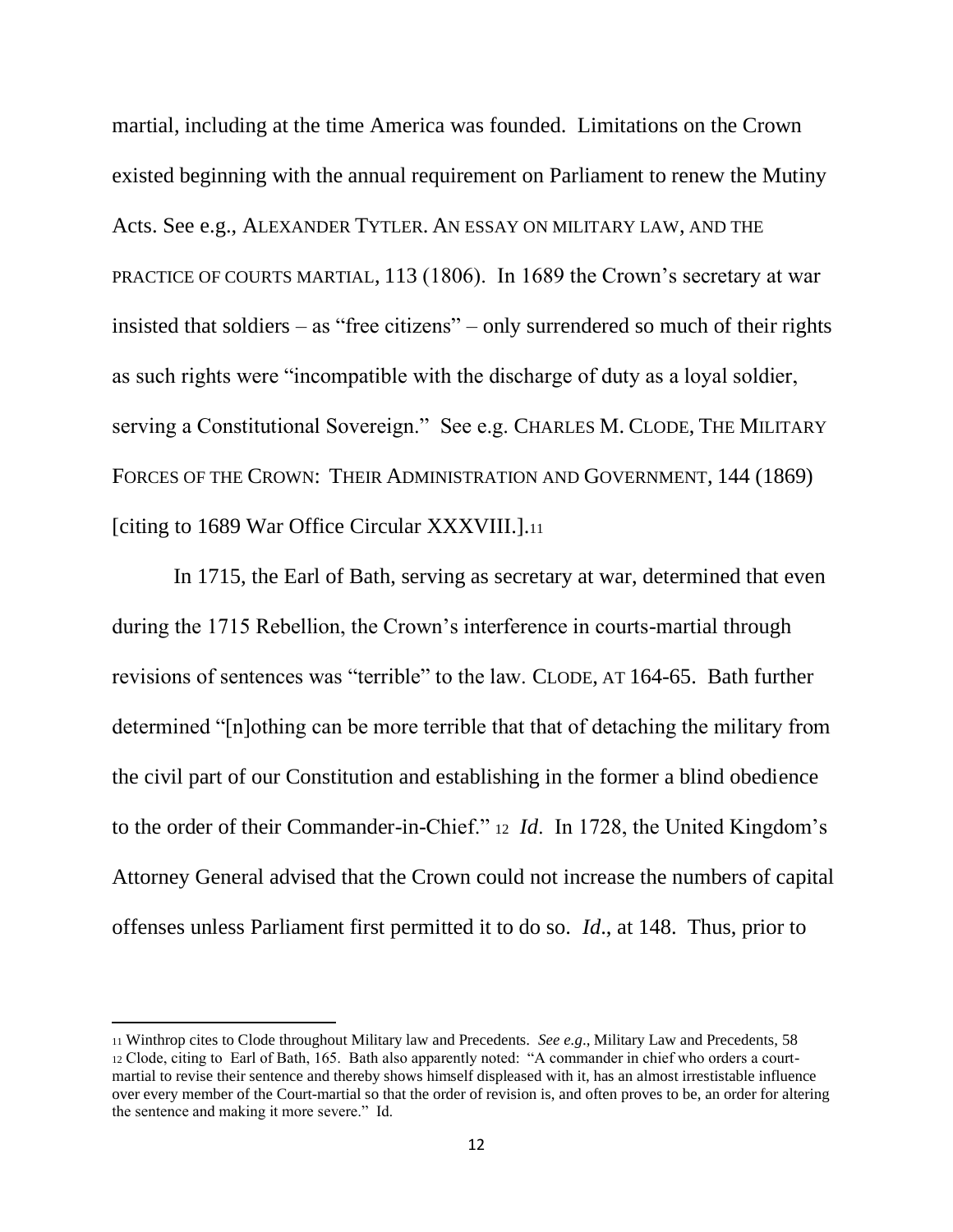1789, while the British monarch remained commander-in-chief of the United Kingdom's armed forces, his or her powers over courts-martial were viewed as dangerous and in need of policing within the framework of the unwritten British Constitution.

Closer to home, domestic examples of restraints on the president's military justice powers predate the UCMJ. Article III review of courts-martial prior to *Burns v. Wilson*, 346 U.S. 147 (1953) operated on the strict habeas test which limited judicial review to the singular question of whether a court-martial possessed jurisdiction over the military accused.13 Despite this limitation, the Supreme Court held that presidential and War Department deficiencies could deprive a court-martial of jurisdiction. In *Runkle v. United States*, 122 U.S. 543 (1887) the Court found that in the absence of a presidential approval of a dismissal, a retired court-martialed officer was entitled to retain retired status and commensurate pension. In a broad sense, the Court determined that a president's non-compliance with procedural rules rendered a court-martial's cashiering sentence into a nullity. Hence when law (Article 37), regulation (R.C.M. 104), or *lex non scripta* as it applies to the military law (historic practice), impose a duty on the Commander-In-Chief, a presidential failure to refrain from conduct which

<sup>13</sup> *See, e.g*., Dynes v. Hoover, 61 U.S. 65 (1857); In re Grimley, 137 U.S. 147 (1890); and In re Morrissey, 137 U.S. 157 (1890).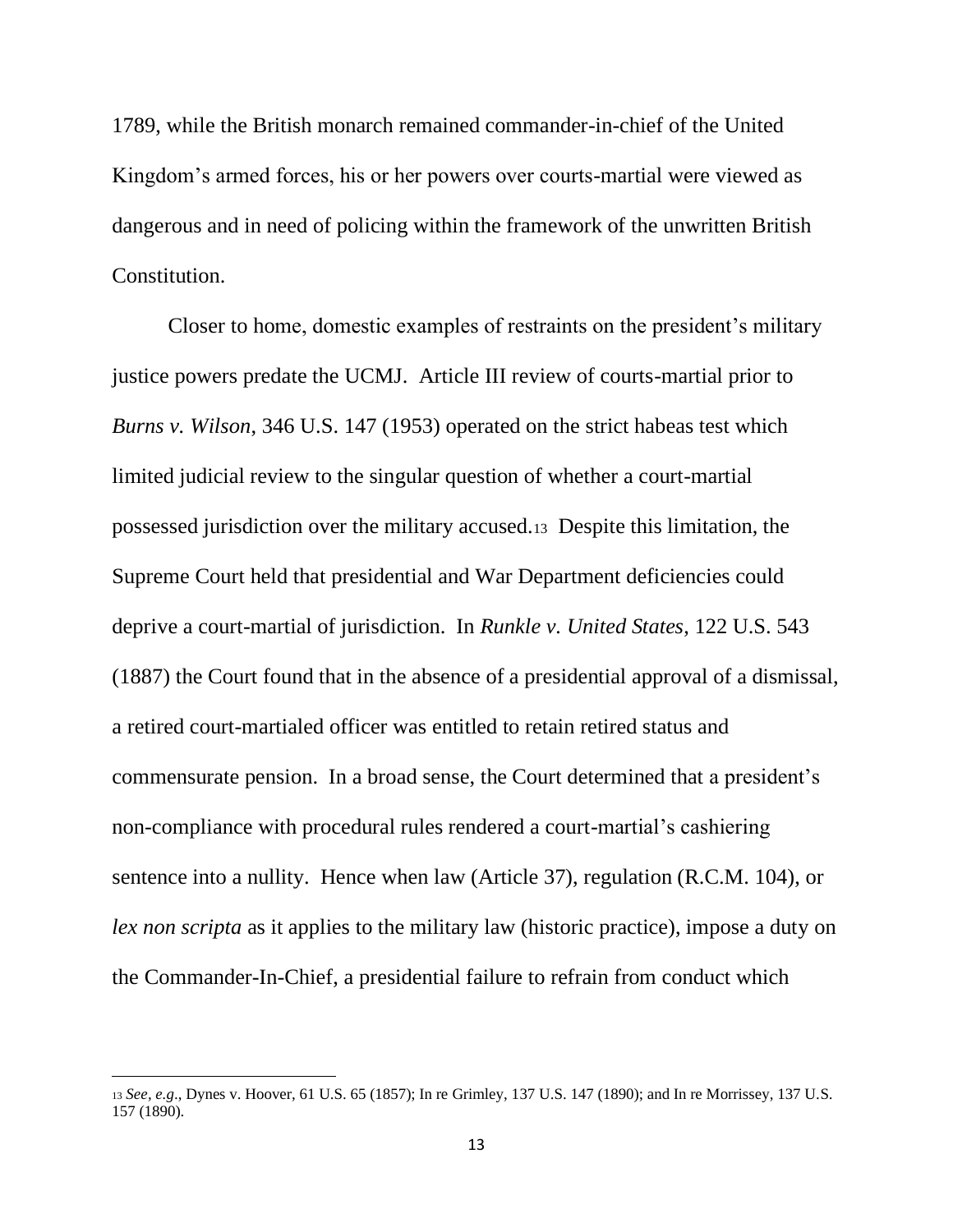undermines the fairness of a court-martial, even if in appearance only, divests the court-martial of jurisdiction. In *McClaughry v. Deming*, 186 U.S. 49 (1902), the Court held that when the Army did not comply with the statutory right of a "volunteer officer" accused in a court-martial to have the court-martial composed of militia officers, the court-martial was defective so as to deprive it of jurisdiction, even where the president had approved the sentence. *Id*. at 69.<sup>14</sup>

*Swaim v. United States* 165 U.S. 553 (1897), a case often cited by adherents of executive authority, does not, despite inaccurate contrary claims, uphold presidential power to interfere in courts-martial by ordering new sentences. This fundamental misunderstanding regarding *Swaim* is most recently evidenced in the dissent in *Ortiz v. United States*, 138 S. Ct. 2165, 2201 [Alito J., dissenting]. Justice Samuel Alito argued that "until 1920 the President and commanding officers could disapprove a court-martial sentence and order that a more severe one be imposed instead, for whatever reason. We twice upheld the constitutionality of this practice." In addition to Justice Alito's erroneous "for whatever reason" assertion, he missed the important fact that the *Swaim* Court never addressed the constitutionality of the practice of disapproving a court-martial sentence: it simply focused on the limited jurisdiction of federal courts and on the Army's adherence

<sup>14</sup> The requirement of service of militia officers on courts-martial was due to the nation's fears of presidential power over a standing army.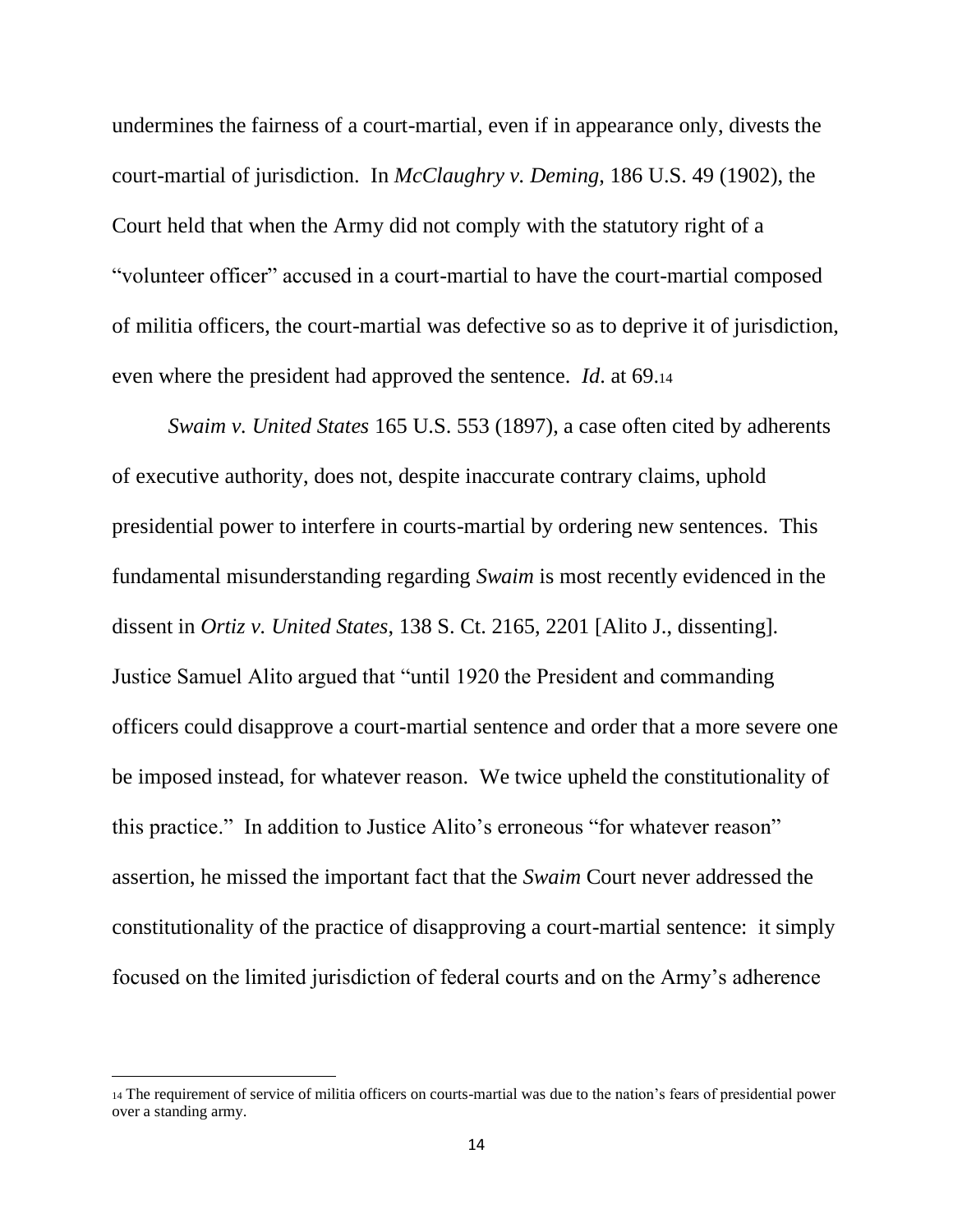to its own procedures.15 It did so because the Court had earlier established in *Keyes v. United States*, 109 U.S. 336 (1883), that as long as a court-martial possessed lawful jurisdiction over an accused, the federal judiciary could not collaterally review the findings or sentence imposed on the accused, even with evidence of procedural irregularities to the accused's detriment. *Id*. at 340.<sup>16</sup>

Stated plainly, in *Swaim* the Court did *not* uphold the constitutionality of President Arthur's actions; the Court merely held that Arthur's actions did not violate prescribed extant regulations, and therefore the federal judiciary did not possess habeas jurisdiction over Swaim's claim. Nor did the Court, in either *Swaim* or *Ex Parte Reed*, 100 U.S. 13 (1879) (Justice Alito's second cite), hold that an order for a court-martial to reconvene for the purpose of issuing a stricter punishment comported with the Constitution. To the contrary, the Court in *Reed*  held that as long as a naval court-martial had not been "dissolved," a commander could reconvene the court-martial to reconsider a sentence because of a mistake of law made by the court-martial. *Id*. at 22.

### **III. TEST FOR PRESIDENTIAL UNLAWFUL COMMAND INFLUENCE INFORMED BY EXECUTIVE'S BROAD POWER AND ITS HISTORICAL RESTRAINTS**

<sup>15</sup> Moreover, "[t]he Court in Swaim did not indicate what limits, if any, exist on the President's power to act with respect to courts-martial absent statutory authority." *See* Gregory Maggs, *Judicial Review of the Manual for Courts-Martial,* 160 MIL. L. REV. 96, 132 (1999).

<sup>16</sup> Earlier, in Wise v. Withers, 7. U.S. 331 (1806), the Court determined that where a court-martial did not possess jurisdiction, the judiciary could exercise jurisdiction through habeas.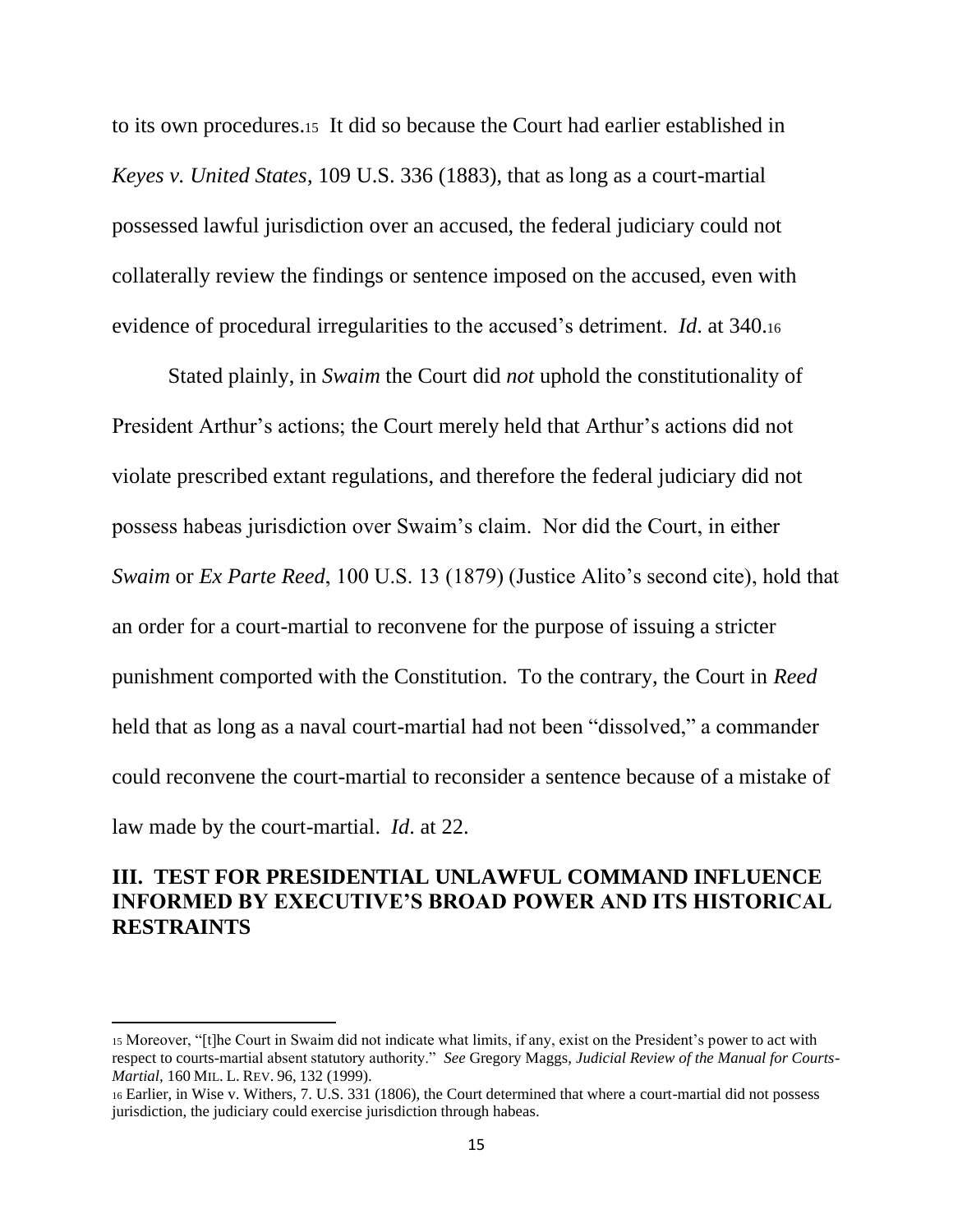The central focus of the traditional test of determining unlawful command influence is whether an accused service-member's court-martial has been improperly influenced by a military commander, or carries the appearance of such corrosion. Remedies available to a military judge, short of dismissal, include removing a convening authority from oversight of the court-martial and ordering the offending party to cease actions likely to undermine the fairness of the courtmartial. *See, e.g*., *United States v. Douglas*, 68 M.J. 349 (C.A.A.F. 2010); and, *United States v. Rivers*, 49 M.J. 434 (C.A.A.F. 1998). Importantly, the arsenal of remedial measures a military judge would typically consider to counteract the appearance of unlawful command influence resulting from the actions or statements by commanders in an accused's hierarchy are simply inadequate to mitigate this appearance when the source of the unlawful command influence is the President or one of his civilian secretaries. In such a case, these typical remedies will be neither understood nor appreciated by the public, nor even by most members of the military's special society. All that will be considered with regard to the unlawful command influence will be the *outcome* of the court-martial, no matter how diligent the military judge may have been in implementing curative measures. Accordingly, a military court should presume that the only remedy that can meaningfully neutralize the pernicious appearance of unlawful command influence in such situations is dismissal; it should be ordered absent compelling

16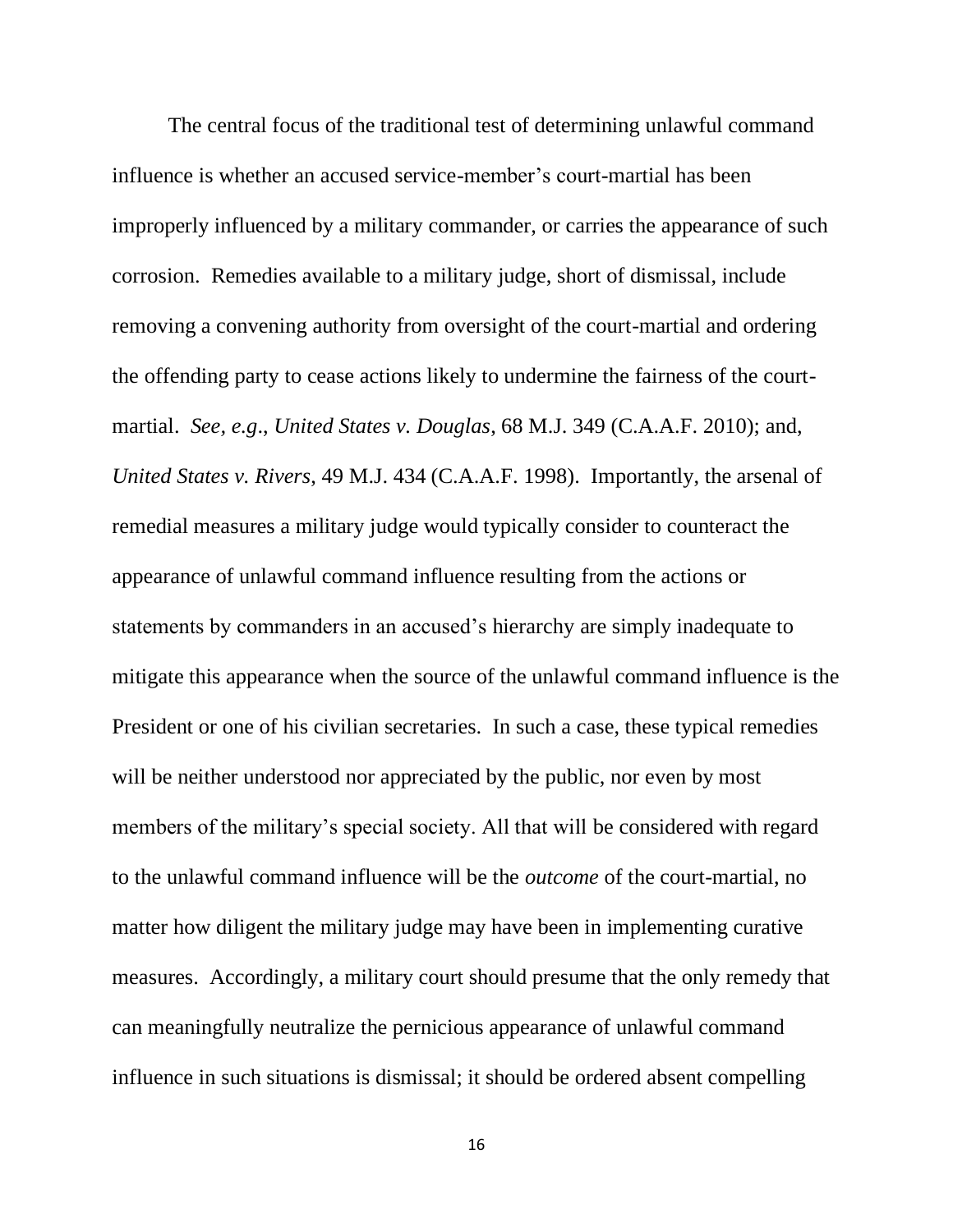evidence presented by the government that rebuts the presumed necessity for this remedy.

# **(A) Broad Presidential Power Includes More Than Ordinary Power to Command**

An officer, service secretary, secretary of defense, and president are vested with the authority to command their forces to conform to orders. *See, e.g.*, *United States v. Obligenhart*, 3 U.S.C.M.A. 627 (C.M.A. 1954); and *United States v. Johnson*, 17 C.M.A. 246 (C.M.A. 1967). A service-member subject to the orders of a command from a person within their chain of command may be required, for example, to exercise at certain hours of the day or wear a certain uniform. A service-member may also be required to report for duty to participate in an unpopular conflict. However, commander-in-chief authority is far more expansive than the general authority to command, and not only because a president can order forces into foreign lands, remove officers from duty, and depart from the military personnel laws in wartime. *See, e.g*., 10 U.S.C. § 123 (2019).

The President can do far more. For example, in 1957, the Court in *Wilson v. Girard,* 354 U.S. 524 (1957), unanimously determined that there was no constitutional impediment for a president to cede court-martial jurisdiction to foreign criminal jurisdiction, even when such cession was contrary to a status of

17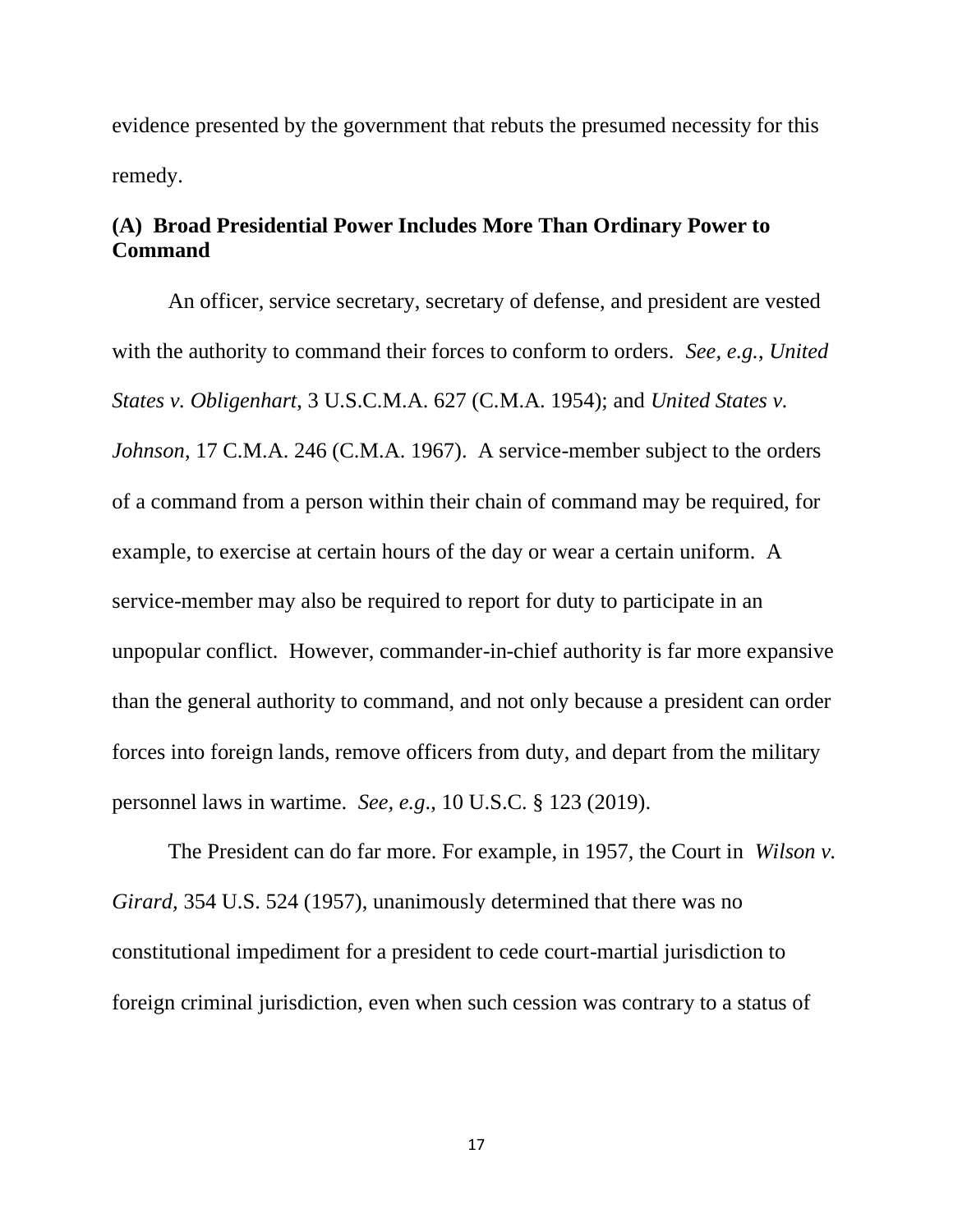forces agreement.17 The Court concluded that the 1951 security agreement recognizing the military's primary jurisdiction did not afford Private Girade protection against being transferred to Japanese jurisdiction, despite the congressional outcry at the time.18 Further examples abound: for example, the vast presidential authority regarding the military can send National Guard forces to foreign nations for the purpose of training. *See, e.g., Perpich v. Department of Defense*, 496 U.S. 334 (1990); and a service-member may be court-martialed in a military operation in foreign lands even when the operation is not sanctioned by Congress. *See, e.g., Collins v. McDonald*, 258 U.S. 416 (1922).<sup>19</sup>

Indeed, the federal judiciary will not take up challenges to jurisdiction over questions involving the use of the military overseas. *See, e.g.*, *Campbell v. Clinton*, 203 F. 3d 19 (CA DC 2000). Nor will the federal courts grant congressional standing to challenge a president's refusal to comply with international agreements such as United Nations sanctions against an unpopular or "illegal regime." *See, e.g.*, *Diggs v. Shultz*, 470 F. 2d 461 (CA DC 1972). Each of these decisions enable the possibility of the president ordering military forces into

<sup>17</sup> *Girard* originated from a challenge to the Eisenhower Administration transfer of an America soldier into Japanese jurisdiction. Id., at 525.

<sup>18</sup> 354 U.S.., at 530.

<sup>19</sup> In *Collins*, the Appellant raised secondarily the fact that he was ordered to Vladivostok in a mission not directly a part of the war against Germany. Though the Court did not directly address this issue, the majority called it "trivial." Collins, 258 U.S. at 421. *See* JOSHUA E. KASTENBERG, TO RAISE AND DISCIPLINE AN ARMY: MAJOR GENERAL ENOCH CROWDER, THE JUDGE ADVOCATE GENERAL'S OFFICE AND THE REALIGNMENT OF CIVIL AND MILITARY RELATIONS IN WORLD WAR I, 242 (2017).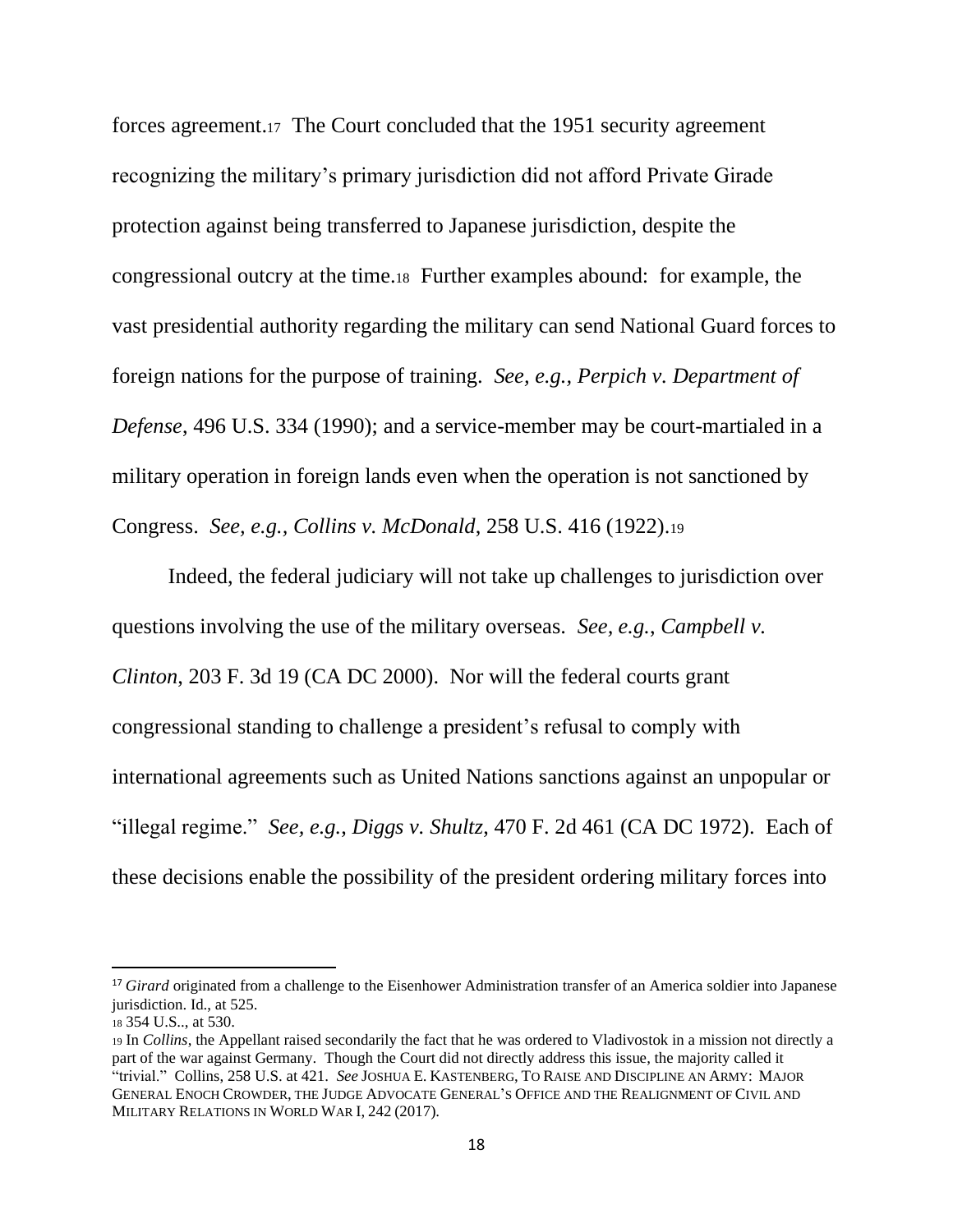a foreign conflict where they remain subject to presidential orders as well as the full jurisdiction of the UCMJ. This is because the President may also send military forces into an undeclared war without judicial determination. *See Mora v. McNamara*, 389 U.S. 934 (1967) [Stewart J., dissenting].

In this light, the President may also order service-members to wear uniforms with insignia not a part of the United States. *See United States ex rel. New v. Rumsfeld*, 448 F.3d 403 (CA DC 2006). And, with a congressional authorization, the president may proscribe rules compelling citizens into military service. *See Rostker v. Goldberg*, 453 U.S. 57 (1981). Apart from constitutional and statutory Commander-In-Chief authorities known to this Court, the president also has apparent powers resulting from the non-justiciable political question doctrine to include removing the United States from a treaty obligation. *See Goldwater v. Carter*, 444 U.S. 966 (1979).20 A failure of a service-member to comply with presidential authority in such instances remains a refusal to follow orders.

### **(B)** *Lex Non-Scripta***: Earlier Presidents Respected Unlawful Influence Rubicon**

Regarding *lex non-scripta*, several presidents determinedly remained publicly aloof from military trials, courts of inquiry, and investigations. In 1942, President Franklin Roosevelt asked Supreme Court Justice Owen Roberts to lead

<sup>20</sup> Absent a judicial role in foreign policy disputes, *Goldwater's* political question doctrine can potentially affect where the military is sent.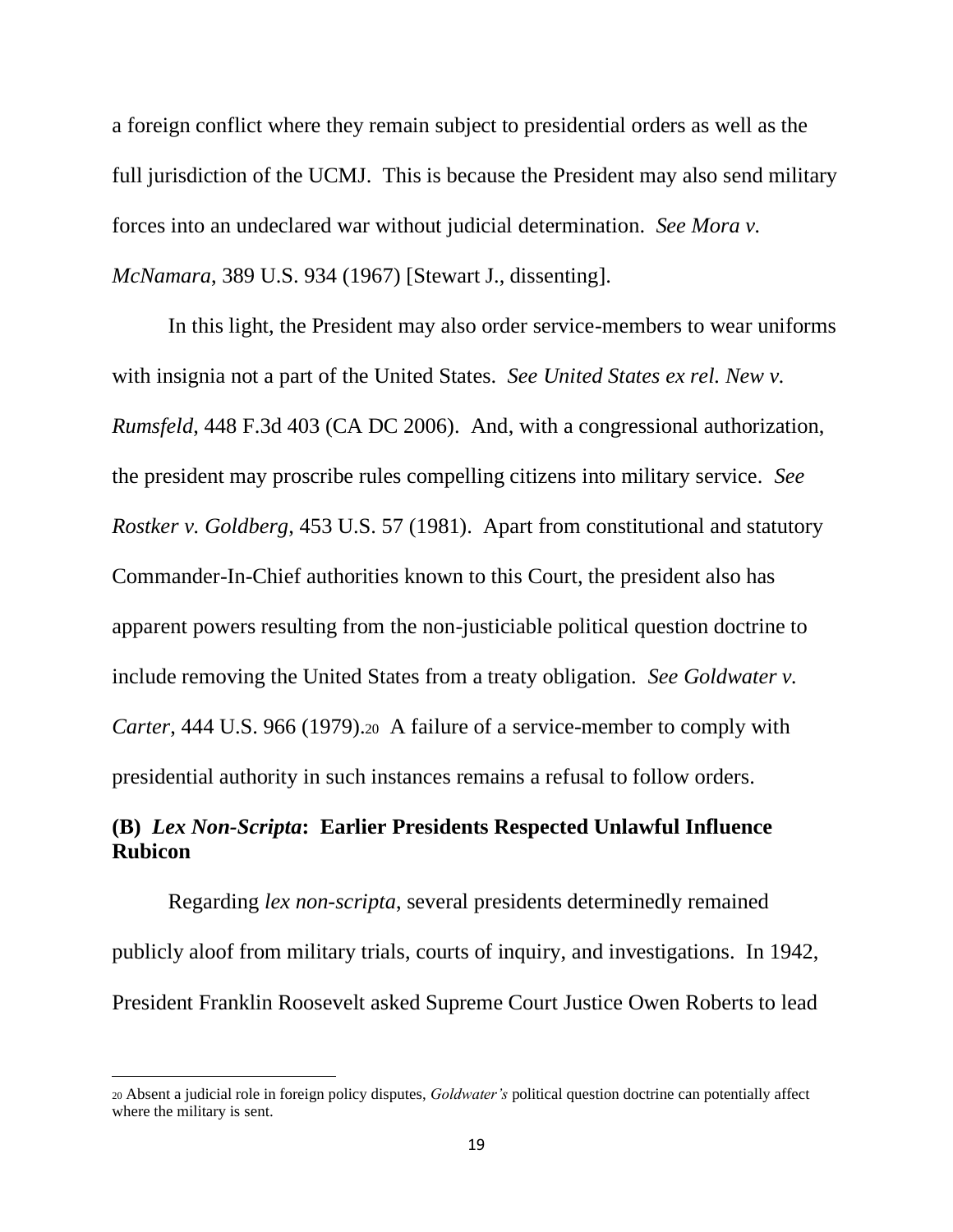an investigation into the Japanese attack on Pearl Harbor. Roberts's presence on such an important board (while implicating judicial ethics and separation of powers), gave confidence to the public that Roosevelt would be unable to direct the investigation to a specific result. *See* John J. McCloy, *Owen J. Roberts Extra Curiam Activities*, 104 U. PENN. L. REV., 350, 352 (1955).<sup>21</sup>

Harry S. Truman was president during the well-publicized court-martial of Major General Robert Grow, who was accused of permitting Soviet capture of classified information. The historic record contains no substantive statements from Truman regarding the court-martial; in response (during trial) to a reporter's questions on the political activities of generals, Truman responded: "I have no comment. The Army is handling that."22 Three other historic examples are important in this regard.

First, following the Army's defeat at Battle of the Wabash on November 4, 1791, President George Washington had the opportunity to subject General Arthur St. Clair to public approbation or court-martial, but did neither.23 St Clair sought a court of inquiry to clear his name; this could have resulted in a court-martial. *See*

<sup>21</sup> *See* HEARINGS BEFORE THE JOINT COMMITTEE ON THE INVESTIGATION OF THE PEARL HARBOR ATTACK, 79th Cong., 1st Sess., pt. 7, at 2967 (1946). That Roberts dissented in Korematsu v. United States, 323 U.S. 214, 225 [Roberts J., dissenting] evidences that he was independent in assessing Roosevelt's wartime decisions. Roosevelt was not alone in appointing justices to serve on military investigations. We do not argue that the Roberts inquiry was "full and fair," but rather, only that Roberts's leadership likely prevented direct presidential interference. <sup>22</sup> Public Papers of the Presidents of the United States, Harry S. Truman, 1952, 416 (1959).

<sup>23</sup> For a recitation on the defeat and Congress' actions, *see*, John Yoo, *George Washington and the Executive Power* 5 U. St. Thomas J.L. & Pub. Pol'y 1, 19-21 (2010).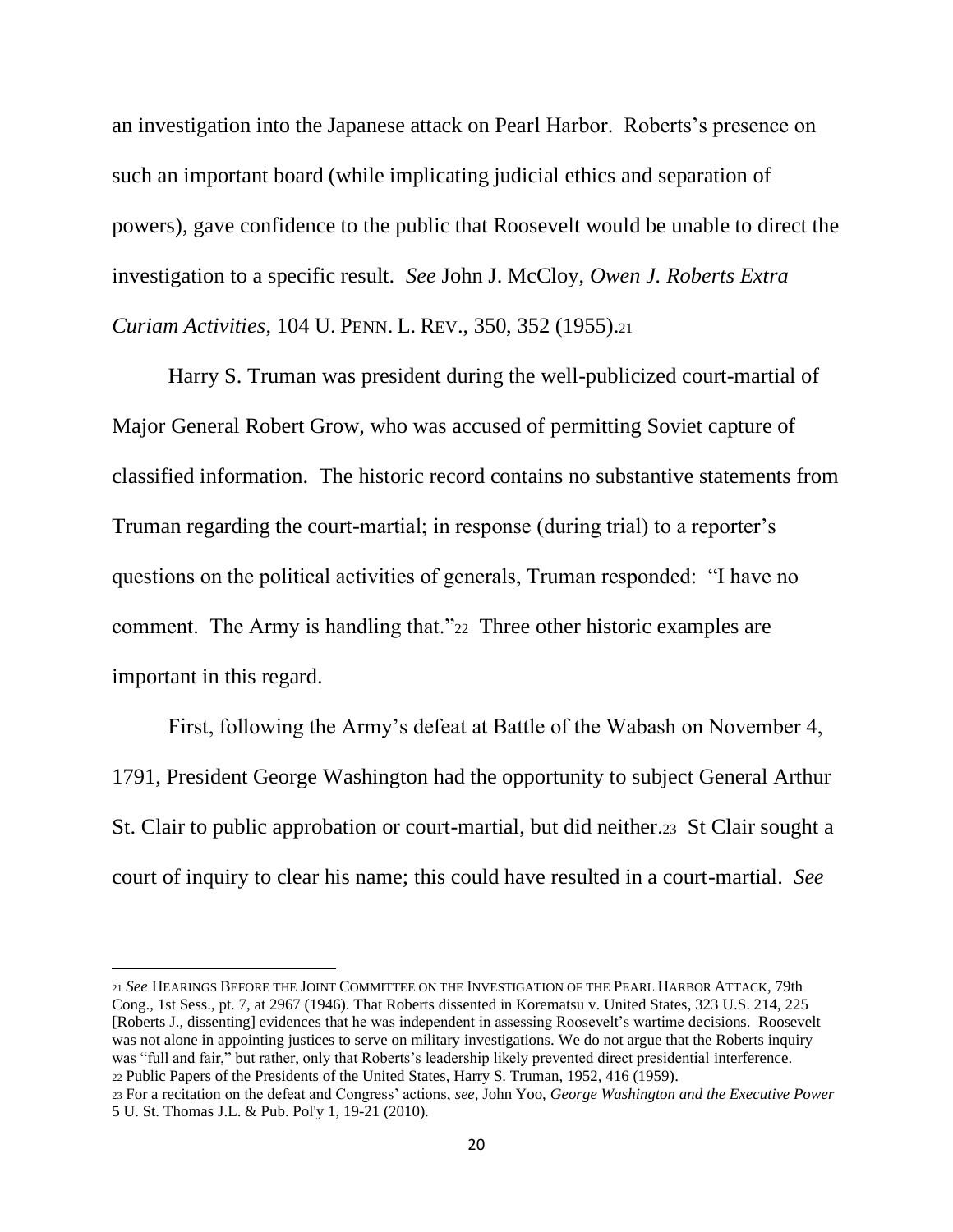WILEY SWORD, PRESIDENT WASHINGTON'S INDIAN WAR: THE STRUGGLE FOR THE OLD NORTHWEST, 201-02 (1974). The Wabash defeat was troubling to the nation's security and to the public's confidence in the military; hence Congress, for the first time, investigated the War Department. Washington, who could have turned St. Clair into a scapegoat, instead stated that "General S. Clair shall have justice, I will hear him without prejudice, he shall have full justice." *Id*.

Second, from November 25, 1862 through January 22, 1863, the Army court-martialed General Fitz John-Porter for disobeying lawful orders and misbehavior before the enemy at the Second Battle of Manassas. While Judge Advocate General Joseph Holt's conduct (as well as Secretary of War Stanton's) during and after the trial has come under question, at no time did President Abraham Lincoln issue a public statement on the trial to Porter's detriment or demand the court-martial reach a specific result. *See* DONALD R. JERMANN, FITZ-JOHN PORTER: SCAPEGOAT OF SECOND MANASSAS, 190 (2009).24

Finally, on April 1, 1971, White House Counsel John Dean advised President Richard Nixon (a president with less respect for the law then Washington and Lincoln) to refrain from taking action before the Army Court of Military

<sup>24</sup> *See* REVERDY JOHNSON, REPLY TO THE REVIEW OF THE JUDGE ADVOCATE GENERAL JOSEPH HOLT, OF THE PROCEEDINGS, FINDING, AND SENTENCE OF THE GENERAL COURT-MARTIAL: IN THE CASE OF MAJOR GENERAL FITZ JOHN PORTER, AND A VINDICATION OF THAT OFFICER (1863); and JOSHUA E. KASTENBERG, LAW IN WAR, LAW AS WAR: BRIGADIER GENERAL JOSEPH HOLT AND THE JUDGE ADVOCATE GENERAL'S DEPARTMENT IN THE CIVIL WAR AND EARLY RECONSTRUCTION, 78-93 (2011).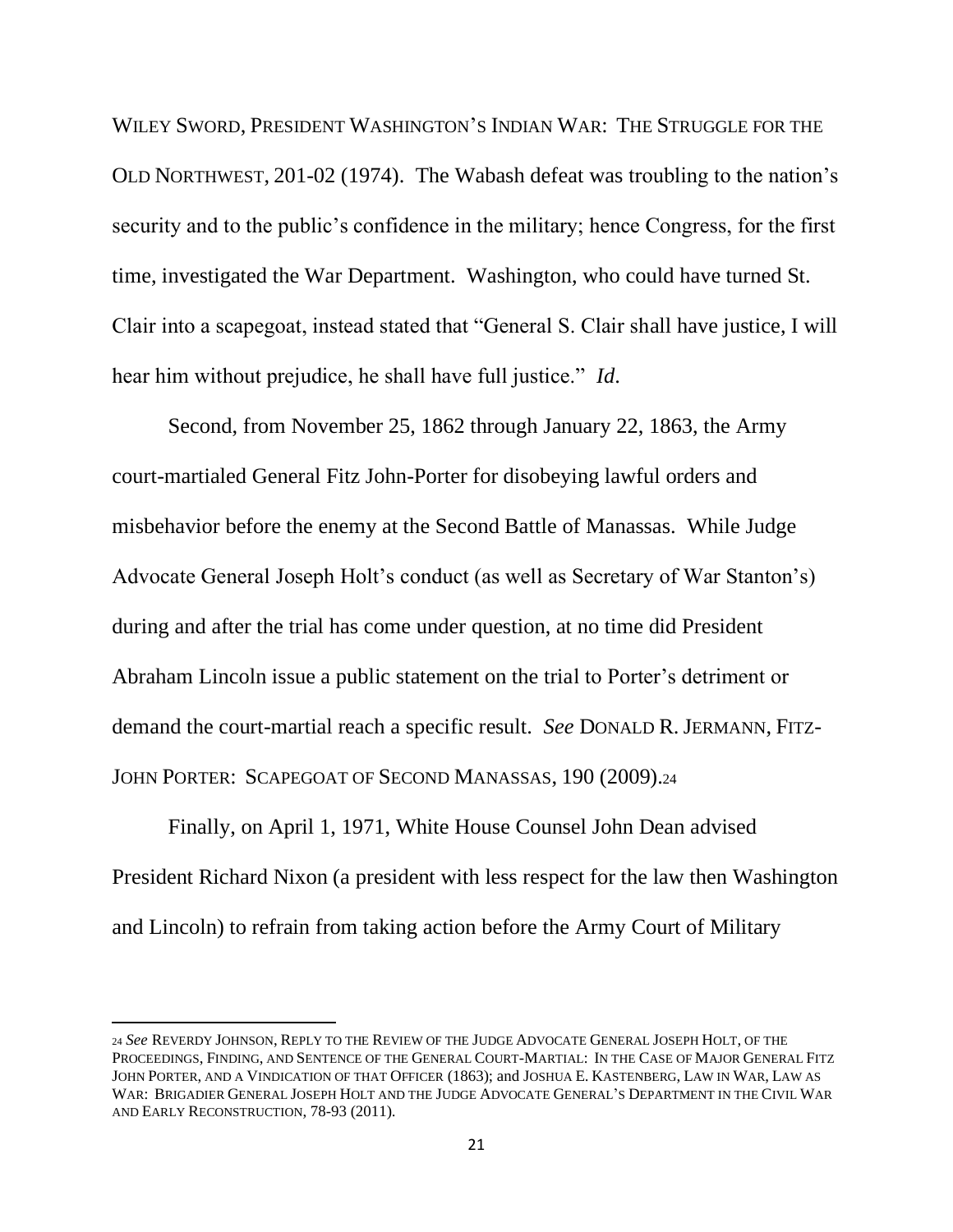Review and convening authority had acted on Lieutenant William Calley's conviction. Among the reasons Dean listed for refraining from presidential action was Article 37. Dean warned, "[a]ny presidential statement about the specifics of this case would be subject to criticism as an exertion of unlawful command influence."25 Although Nixon later granted Calley some relief (in that he ordered Calley into house arrest), he refrained from making public comments that had the potential to affect the military appeal process either to the detriment of Calley or the prosecution.26 In comparison, in 1971, Nixon publicly commented on his belief of Charles Manson's guilt in his pending California murder trial. However, his aide Ronald Zeigler quickly disavowed any presidential intent to influence the jury.27 When juxtaposing Nixon's conduct toward Calley with his Manson

https://www.dropbox.com/sh/2qmjg2oc20fp296/AAA25VjGws\_EggH6N0rkDsg8a?dl=0 We agree with the "spirit" of Dean's advice, but believed his conclusion that Article 37 did not apply to the President to be in error. <sup>26</sup> *See*, Calley v. Callaway, 519 F.2d 184, 214-220 (CA 5, 1975). On December 8, 1970, in response to a reporter's question, Nixon conceded that a "massacre" had occurred and then stated: "That's why I'm going to do everything…to see that all the facts in this incident are brought to light and that those who are charged, if they are found guilty, are punished." Nixon did not name Calley in this statement. On April 16, 1971 Nixon, in a press conference, in response to a question predicated on the prosecutor claiming he had undermined military justice by not requiring Calley to be imprisoned, stated "Captain Daniel is a fine officer, and incidentally, the six members of that court had very distinguished military records. Five of the six, as you know, Mr. Risher, served with distinction in Vietnam." On April 29, 1971 in response to another press conference question on why he intervened in the Calley case, Nixon responded. "Well Mr. Jarriel, to comment on the Calley case, on its merits, at a time when it is up for appeal would not be a proper thing for me to do, because, as you know, I have indicated I would review the case at an appropriate time in my capacity as the final reviewing officer." Public Papers of the Presidents of the United States, Richard M. Nixon, 537 (1971).

<sup>25</sup> While Dean did not conclude that a president was bound by Article 37, he cautioned that presidential statements that could be taken as a directive to the military chain of command involved in the Calley court-martial "would run counter to the spirit of the prohibition against unlawful command influence." *See* Dean to Nixon, April 1, 1971 on file with authors and *available at*

<sup>27</sup> *See* Ken W. Clawson, "Nixon Slips Refers to Manson as Guilty: Criticizes Coverage of Trial," Washington Post, August 4, 1970, pg 1.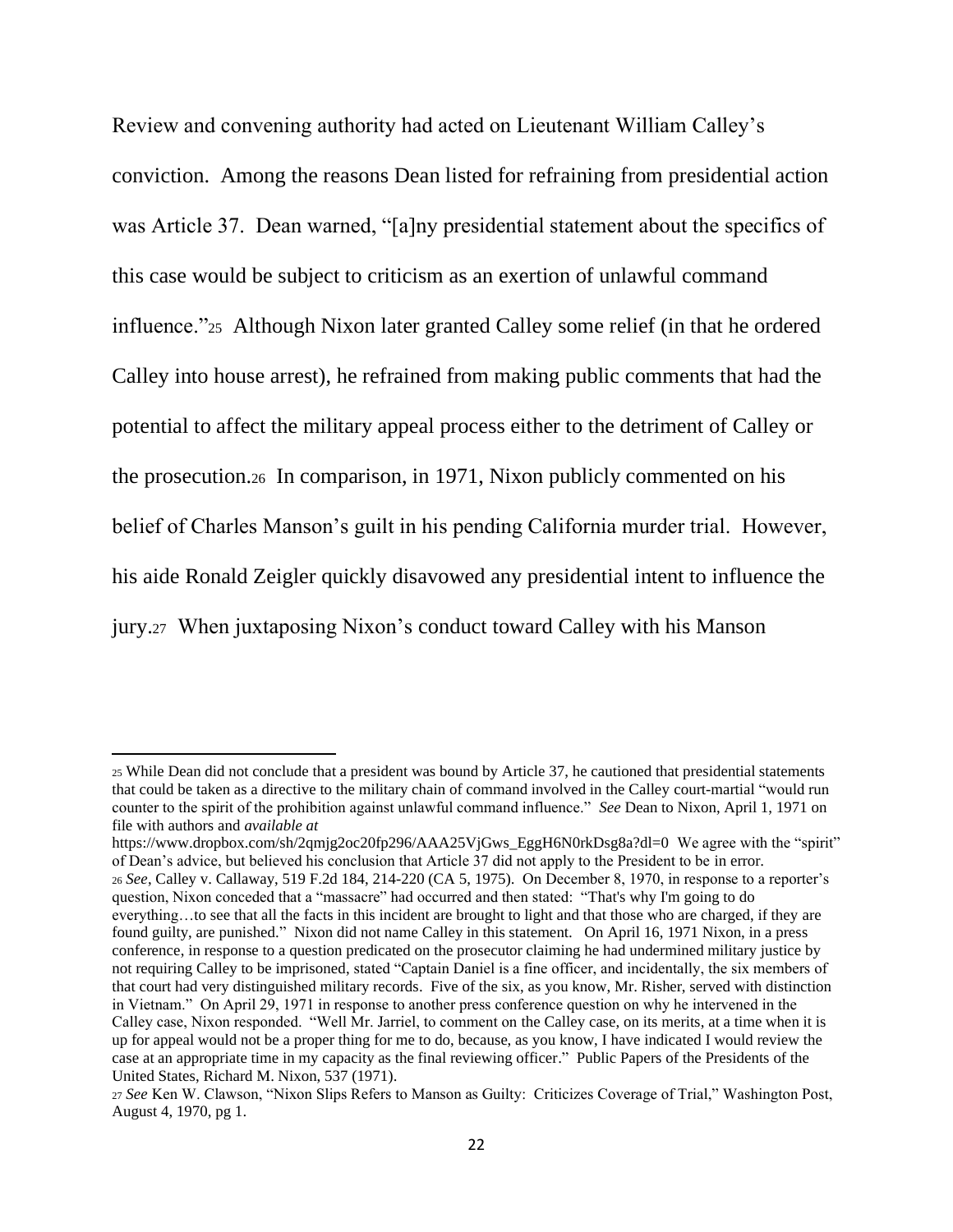statements, a degree of presidential caution over influencing the military justice system is apparent.

#### **(C) Fear of Standing Armies Is Fear of Unrestrained Commander-In-Chief**

Congress and the federal judiciary have acknowledged that the fear of standing armies was an original fear of the framers and shaped military law. *See, e.g*., *United States v. Miller*, 307 U.S. 174, 179 (1939)28; and *United States v. Culp*, 14 U.S.C.M.A. 199, 202 (C.M.A. 1963).29 This fear emanated from similar English Whig concerns.<sup>30</sup> *See* Earl F. Martin, *America's Anti-Standing Army Tradition and the Separate Community Doctrine*, 76 MISS. L. J. 135, 145-147 (2005); and, THOMAS COOLEY, A TREATISE OF CONSTITUTIONAL LIMITATIONS, 350 (1868). The Founders' concern extended beyond textual checks on a standing army; the framers were equally fearful of a potential Commander-in-Chief who abused his constitutional authority over the Army they provided, and afraid how such abuse could suppress democracy. *See, e.g*., James Madison, "Speech at the

<sup>29</sup> Delegate Edmund Randolph noted at the Virginia ratifying convention "there was not a member of the federal convention who did not feel indignation" at the idea of a standing army. 3 J. ELLIOT, THE DEBATES IN THE SEVERAL STATE CONVENTIONS ON THE ADOPTION OF THE FEDERAL CONSTITUTION 401 (1901).

<sup>30</sup> Furthermore, these concerns were deeply rooted in the Framers' English legal heritage. In 1697 John Trenchard warned that where there is a standing army, "the King is a perpetual General, may model the Army as he pleases, and [it] will be high treason to oppose him." TRENCHARD, AN ARGUMENT SHEWING THAT A STANDING ARMY IS INCONSISTENT TO THE CONSTITUTION OF THE ENGLISH MONARCH (1687). Trenchard also argued that a sovereign's use of standing armies could lead to the destruction of a constitution. In 1642 John March articulated Parliament's claim that the Crown could not be considered a supreme commander over the militia. *See e.g*., JOHN MARCH, AN ARGUMENT, OR DEBATE IN LAW, OF THE GREAT QUESTION CONCERNING THE MILITIA, AS IT IS NOW SETTLED BY ORDINANCE OF BOTH THE HOUSES OF PARLIAMENT (1642). Note: This treatise is available for viewing at the Library of Congress, Rare Books Collection,

<sup>28</sup> In *Miller*, the Court recognized "the sentiment of the time strongly disfavored standing armies; the common view was that adequate defense of country and laws could be secured through the Militia – civilians primarily, soldiers on occasion." United States v. Miller, 307 U.S. 174 (1939).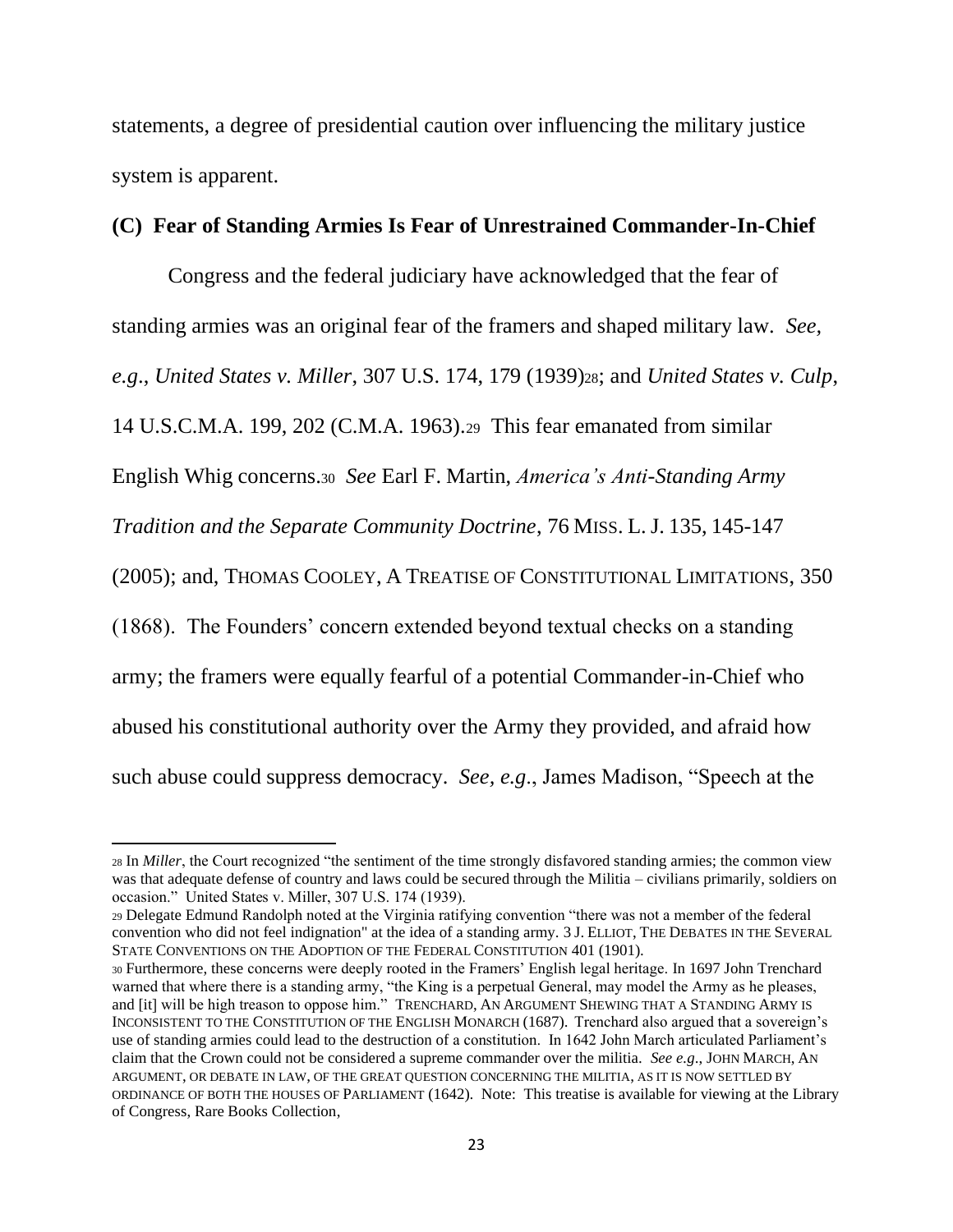Constitutional Convention in Philadelphia," 26 June 1787, in Max Farrand, ed., The Records of the Federal Convention of 1787, vol. I (1911), 465; and, Elbridge Gerry, 1st Congress, 17 August 1789, in Annals of Congress, vol. 1 (1834), 750.<sup>31</sup>

The founders understood that it was not the standing army *per se* that presented a danger to liberty, but instead the exploitation of that army by those in high authority. This was indeed their bitter experience under the authority of the Crown. Coupled with the fear of standing armies, and only for the purposes of this argument, is the ancient principle that neither a monarch nor a president is above the law. In *Entick v Carrington*, 95 Eng. Rep R 807 (1765), Lord Camden established the rule important to constitutional law that a sovereign may only act in accordance with the established law. While *Entick* has usually been cited in Fourth Amendment analysis, it has also been incorporated into military law. *See, e.g*., *United States v. Hillan*, 26 C.M.R. 771 (N.M.C.M.R. 1958).32 It is for this reason that this court must be especially vigilant in response to *any* abuse of authority by the President acting in his capacity as Commander-in-Chief that relates to the

<sup>31</sup> *See also* David S. Barron and Martin S. Lederman, The Commander in Chief at the Lowest Ebb – A Constitutional History, 114 Harv. L. Rev, 941, 1017-1019 (2008); *see also* Reid v. Covert, 354 U.S. 1, 23-27 (1957). Justice Black's recitation of the historic fear of standing armies is applicable here; he noted that the framers understood that military trials possess a greater danger of being arbitrary in the application of due process than civilian criminal trials. In Appellant's case, President Trump's declaratory statements against Appellant evidence a Commander-In-Chief willing to ignore other constitutional constraints important to the command and supervision of the Armed Forces.

<sup>32</sup> United States v. Burr, 25 F. Cas. 30, 34 (C.C.D. Va. 1807) is an early judicial ruling in which a United States court determined that a President was subject to the law of the courts. Chief Justice John Marshall, while acting as a circuit judge, determined that President Jefferson was not immunized from giving testimony on important matters under adjudication*. See*, Archibald Cox, *Executive Privilege*, 122 U.PENN. L. REV.1383, 1385 (1974).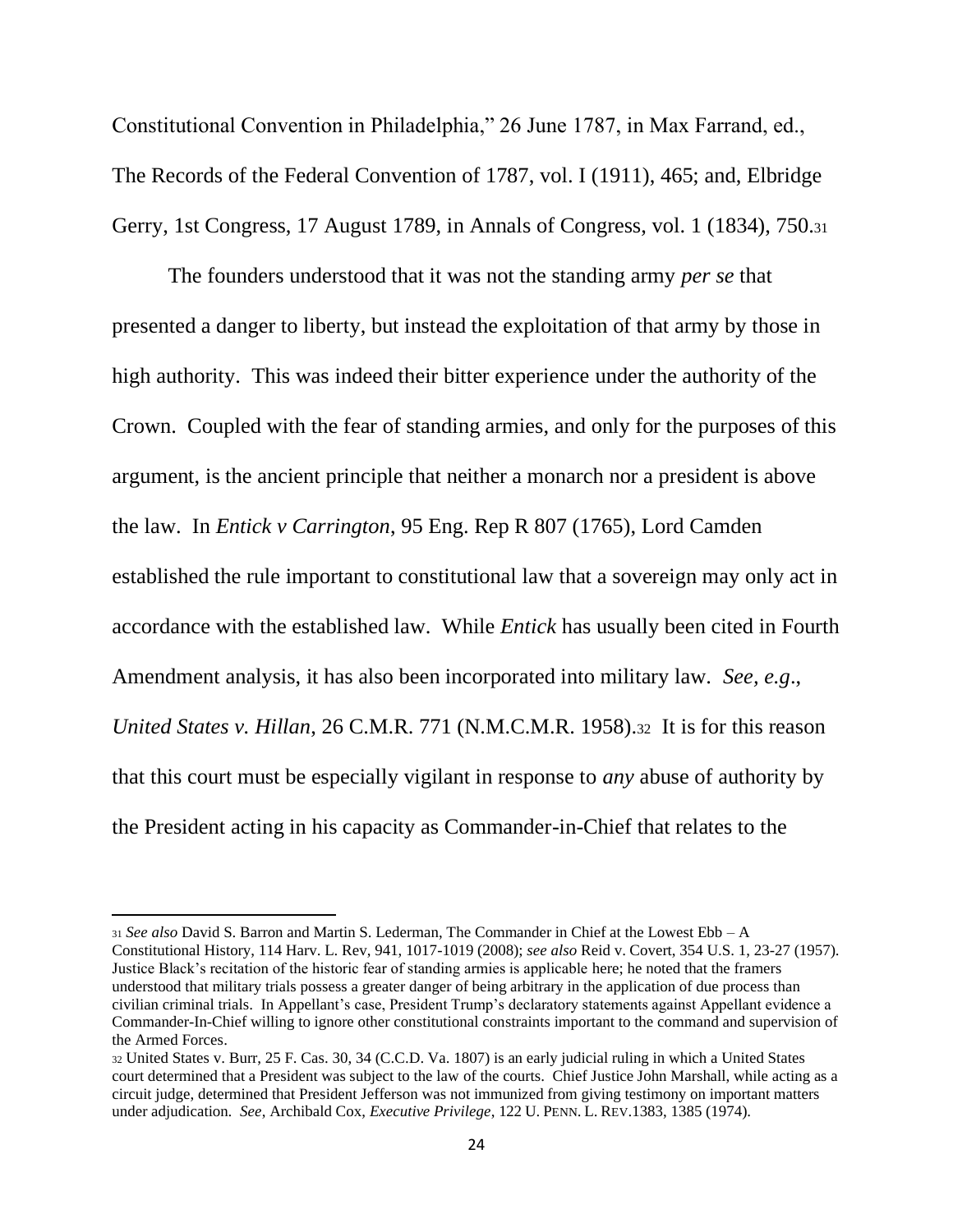administration of military justice. Such vigilance plays a vital role in the mosaic of checks and balances our founders believed would prevent such abuses of power.

#### **CONCLUSION**

President Trump's statements in regard to Appellant have, at a minimum, created the aura of a military order directing a specific result and have undermined public confidence in the military justice system. Because of the immensity of presidential power over the military and the magnitude of the influence his statements and actions have on the perception of fairness in the military justice process, due process and its incarnation in the unlawful command influence test must consider the historic and constitutional concerns of presidential power over the military. Dismissal should accordingly serve as the presumptive remedy when a president, such as here, commits apparent unlawful command influence. As such, in this instance, the Court should afford Appellant the relief he seeks on the certified unlawful command influence issue.

#### **CERTIFICATE OF COMPLIANCE WITH RULES**

We certify that this brief complies with the maximum length authorized by Rule 26(d) because this brief contains 6994 words not including front matter. This brief complies with the typeface and type style requirements of Rule 37 because it was prepared using Microsoft Word with Times New Roman 14-point font.